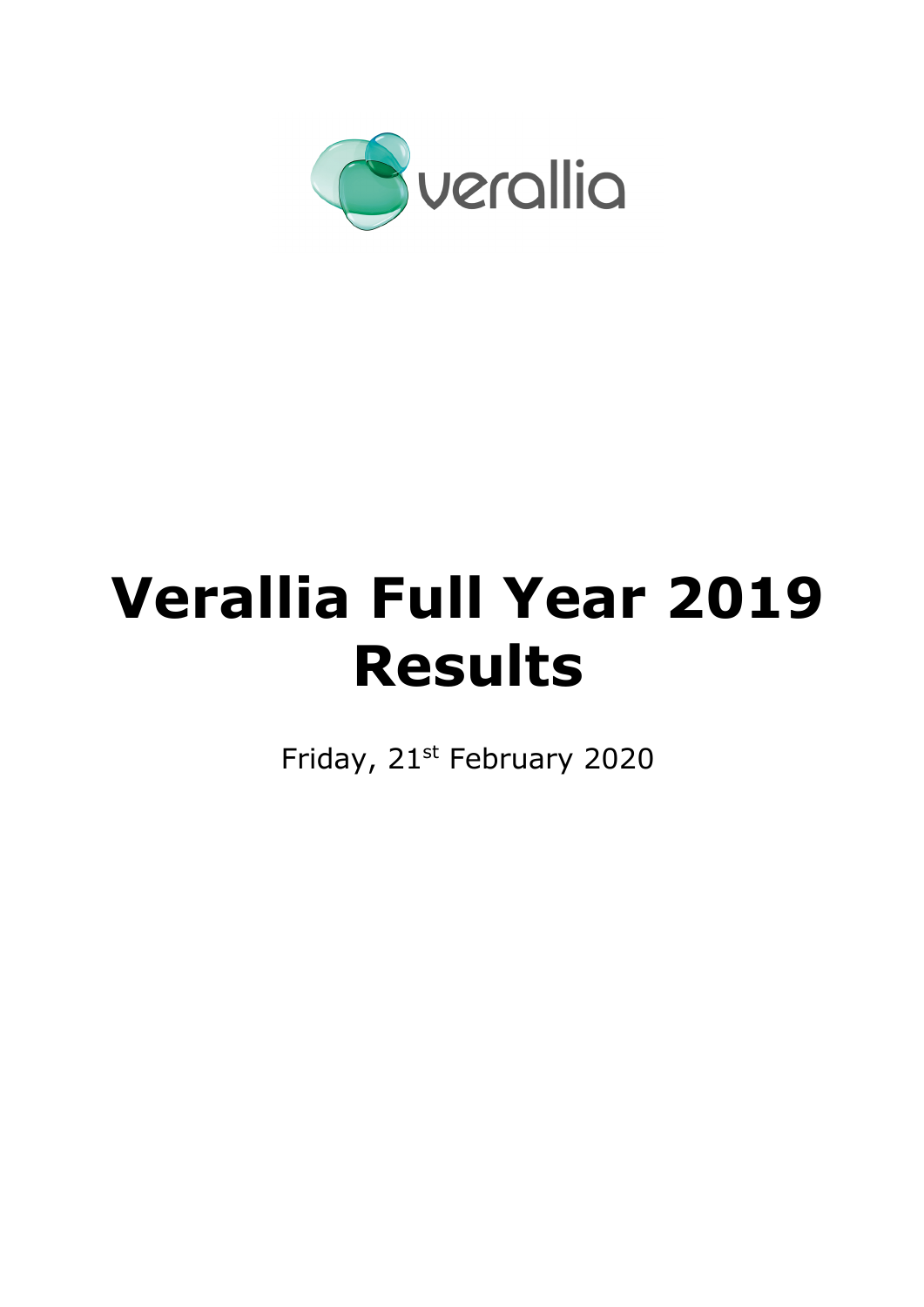# **Financial Highlights and Key Initiatives**

Michel Giannuzzi

CEO, Verallia

Okay. So let us get started. Good morning, everyone, and thank you very much for attending this 2019 financial results of Verallia. This presentation will be recorded and will be audiocasted, if some people want to hear them later.

I will share this presentation with Didier Fontaine, the Group CFO. And I am Michel Giannuzzi, the Group CEO and Chairman of the Board. We will start with some key financial highlights and key initiatives during the last quarter of the year, then we will move to the financial sections with the results presented by Didier and I will make a conclusion and outlook on 2020 financial outlook.

Just as a reminder, first of all, Verallia, as you all know, is the leading glass packaging company in Europe, and Europe represents about 90% of our sales. In Europe, our organisation is divided in two segments: South and West Europe, which is made of France, Spain, Portugal and Italy; and then we have North and East Europe, which is made of Germany, Poland, Ukraine and Russia.

And then we are number two in Latin America, which makes about 10% of our sales. And Latin America is made of four countries: Brazil, Chile and Argentina. And then we are the third largest player in the glass packaging industry. The doughnut about the end markets that we serve has not evolved significantly since the IPO time, you see that we are still strongly exposed to the wine segments with wine and spirits altogether representing 58% of our sales. We are also presenting the food packaging and then beer and soft drinks make the rest of the sales.

We have 32 glass-making factories, 57 furnaces, eight cullet treatment centres in the Group. And we employ around 10,000 employees in 11 different countries. So this is just a recap or a reminder of Verallia Group profile.

If we move now to the financial results and the key figures for 2019. The sales were at €2.586 billion, which is a 9.1% organic growth. You know that Argentina is in hyperinflation and even if we exclude Argentina that is boosting growth, the organic growth of the Group excluding Argentina is still 7.2%, which is a fair growth, we believe.

The adjusted EBITDA at the end of last year was  $\epsilon$ 615 million, which is a 23.8% margin, up 130 basis points compared to the prior year 2018. The net income has reached  $\epsilon$ 125 million. And again, this is more than double of the year before. We were at  $\epsilon$ 48 million of net income in 2018, despite some one-off costs related to the IPO, that Didier will cover.

We have a very strong cash conversion. I will remind you the cash conversion is EBITDA minus capex divided by EBITDA, at 59%, which is exactly the same as the year before, despite the two strategic investments or at least the three strategic investments that we had last year, Jacutinga, a new project in Brazil, and the start of the two new furnaces in Europe, in Italy and Spain.

The leverage at the end of the year, thanks to this very strong cash flow generation, was at 2.6 times EBITDA compared to 3.1 times EBITDA the year before. So strong deleveraging during the year, as anticipated. And as communicated at the IPO time, we will propose to the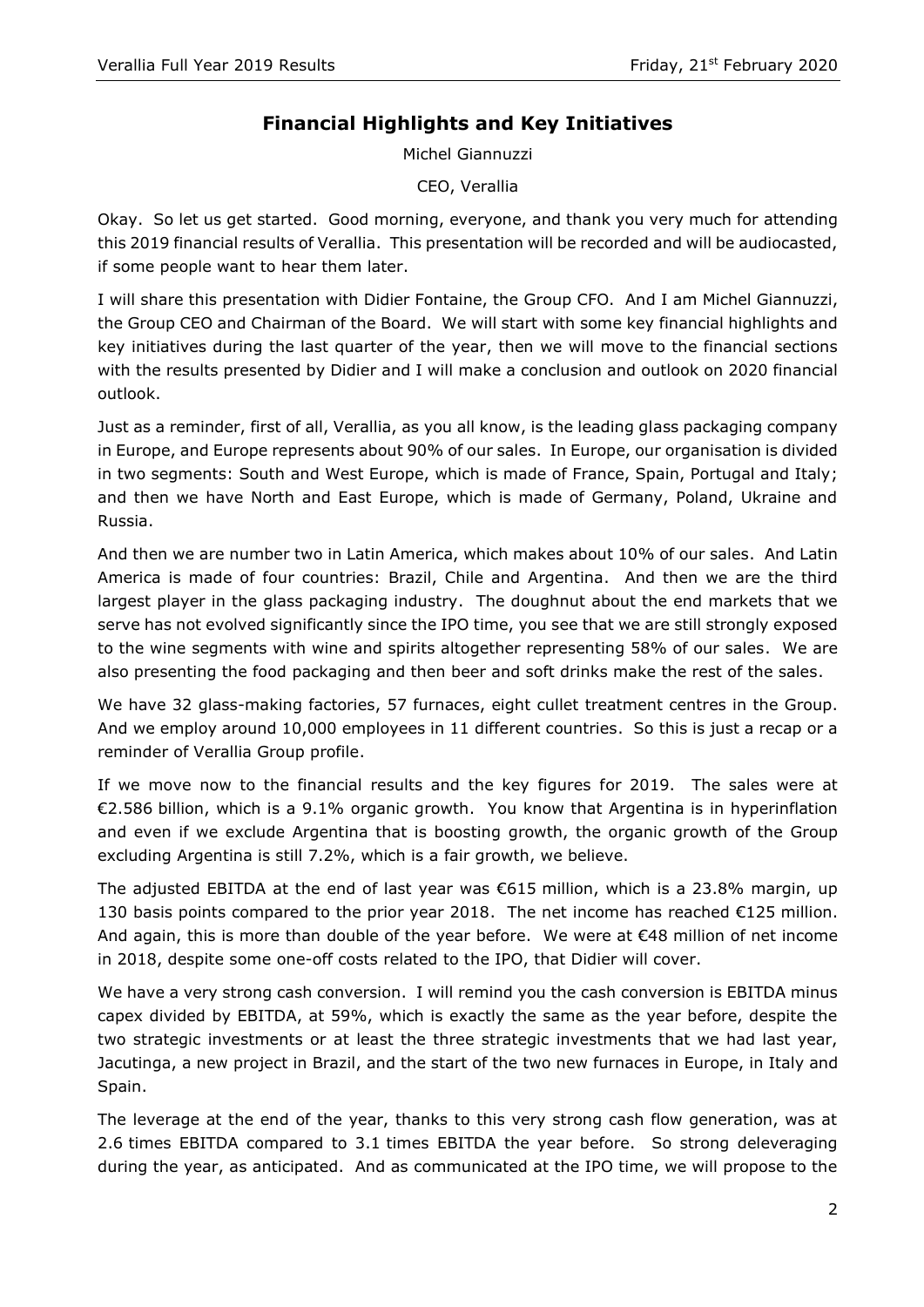shareholders general assembly to pay a dividend of  $\epsilon$ 0.85 per share, which in total makes €100 million of net cash out for dividend payments. All these financial results are fully in line with revised guidance that we provided after the Q3 results in November.

And as you see on the bottom of this page, I'll give you more colour on the outlook for 2020. But despite some headwinds that we had since the IPO, we are still confident about the 2020 outlook.

So moving to also the change of governance linked to the IPO. This is a refresher of the fact that, first of all, just two months after the IPO, we joined the SBF 120 Index. We are very proud of that. It was very fast and beyond our expectation, I want to say, and this is, of course, enhancing the visibility of the company for the financial investors.

The Board of Directors has changed at IPO times. You see now that Apollo has three seats, even though they still own 55.3% of the shares of the company, they have reduced their number of Board seats to three members now with, of course, a strong rise of the number of independent Board members. We now have five independent Board members that have joined just after the IPO, at IPO time. BPI is still represented with one Board seat. And very recently, actually, this week, we have appointed the two employee representatives at the Board, one, Dieter Muller, has been designated by the European Works Council, is German. And the other one, Sylvain Artigau, has been designated by the French organisations.

You see that the three audit committees are all chaired by the way by ladies that are independent ladies. And we fully respect the Afep-Medef Code by having a majority of independent Board members, especially at the Audit Committee and the Nomination and Remuneration Committees. And we have launched, at IPO times, a Sustainable Development Committee, just to highlight how important is sustainability in our company and it is taken at the highest level of governance in the company.

Another interesting thing which happened post IPO is the change of the shareholders' structure that was controlling the company at the time of the IPO between Apollo and BPI. They were, as you remember, in the same holding company. Post IPO, we decided to split and now Bpifrance owns the shares of Verallia directly, no longer through the holding company. And Apollo is the same, owns the share of Verallia directly through Horizon Investment Holdings Company that has all the shares of Verallia.

And you see that the public float is today 21% of the company with still the strong presence of our Brazilian investor, BWSA, that also joined the Board with one Board seat.

In the last quarter, we had the opportunity to inaugurate the reconstructed furnace in Burgos, in Spain. That was a major investment. Not only we rebuilt this furnace, but we also expanded the size of the furnace. This is part of the marginal capex that are recurring capex, but are enabling us to increase our capacity. And this is one of the largest furnace in Europe actually. The capacity increase was up by 7% from 560 million bottles per year to 600 million bottles per year. This plant is very well-located in the La Mancha region, which is a main Spanish wine producing region. And also, we will continue to invest in this site with an additional €10 million of investment this year to renovate the second furnace on the site.

Last year, as part of our commitment to sustainable development and to the circular economy, as you know, we are investing regularly in improving the cullet treatment facility. The cullet is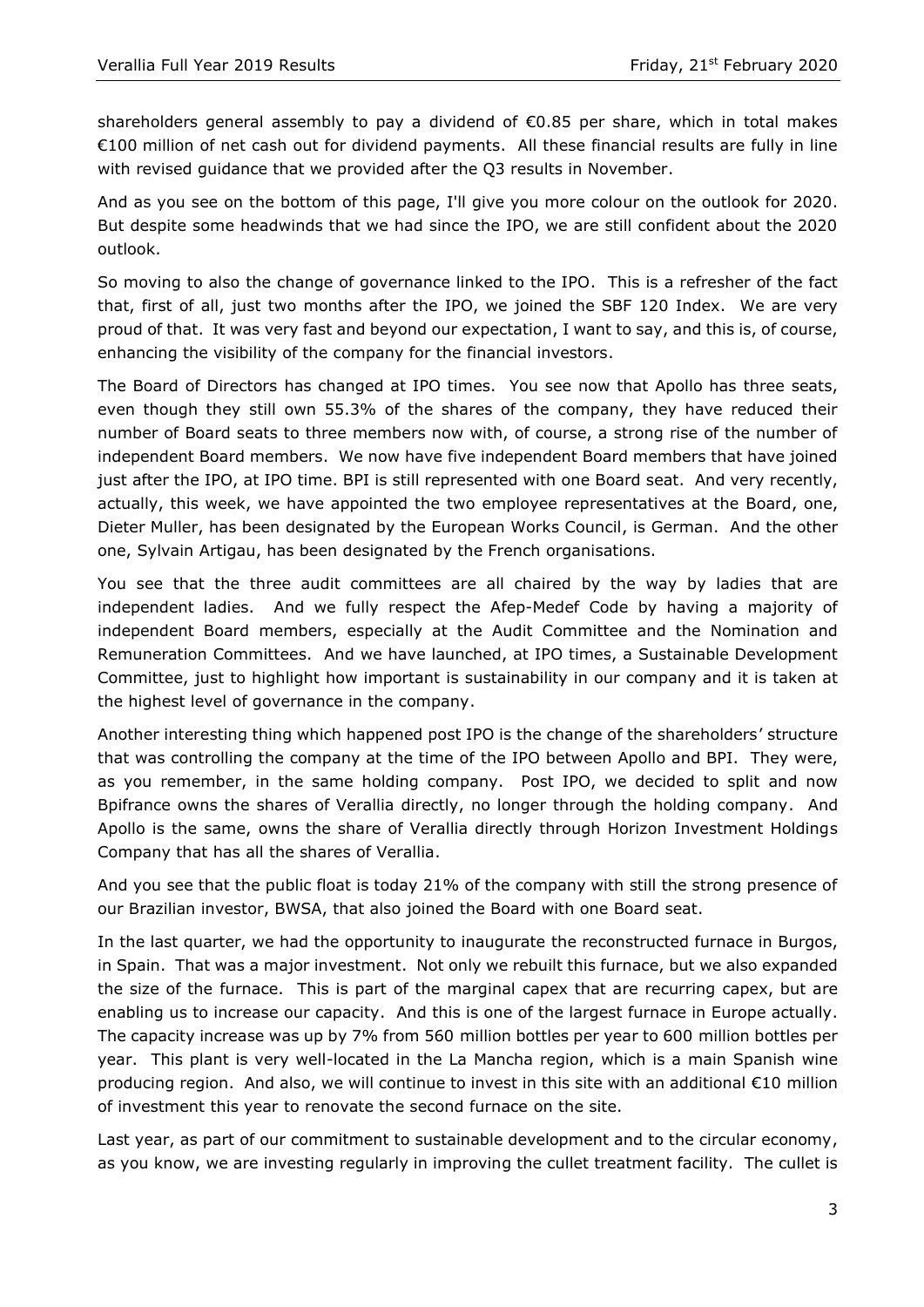the used glass that we collect post-consumer use. We have with a partner set up a joint venture near Madrid, which is Calcín Ibérico, where we have 49%, our partner has 51%. And this plant is a brand-new plant, state-of-the-art, to treat cullet and of course this cullet would be then sent to our Azuqueca factory or Burgos factory in Spain, in order to be able to recycle the glass that we collect on the market.

Altogether, just for you to know, we have invested in the last two years about €12.5 million capex in cullet facilities, not just this one, but also upgrading and expanding the capacity of our cullet plants in France and Italy.

This being said, now I will hand over the microphone to Didier, who will go through the financial results.

## **Financial Results**

Didier Fontaine

CFO, Verallia

Thank you, Michel, and good morning to everyone. My presentation will be divided in three parts. First, revenue, consolidated by business segment. Then profitability. And as cash is king, as said the bankers, we can look at the cash performance.

Again, just to repeat what Michel said, very strong reported revenue, 7% increase, once again hit a little bit by forex. We have been hit by forex especially in Latin America, and in Argentina especially, offset partly by Eastern Europe, where the hryvnia and the rouble have appreciated. But overall, if you remove the forex and a little bit of perimeter impact, for those who are not aware, we sold or disposed of our facility in Algeria in 2018, so it is a minor change, but if you exclude that, 9.1% organic growth. And if we exclude Argentina, because inflation in Argentina was 54% last year, it is still a very, very robust 7.2% organic, excluding Argentina, organic growth.

Now this is, again, split on our three pillars. You are going to see those three pillars in the profitability slides. Number one is activity: rooms are growing. Second one is a blend of price increases, again mainly to offset cost base increase in energy and raw material. And the third point is value-added pricing, especially on the mix and especially hitting our SWE business segment. So at the end of the day, I do not think you have a lot of industrial profile with this kind of organic growth.

Now if we split by business segment, let us start by SWE. What we should say, this comprises Portugal, Spain, France and Italy, 6.5% reported. And by the way, when we are talking about 7.2% or 9% organic at group level, there is not a single business segment which is below 6.5%. So 6.5% in SWE all across the board. There is not one country which is worse than the other or less good than the other at that stage. This is addressing all product segments.

If you want to get details in term of premium in France, a very strong year on still wine and champagne. Italy, all the businesses, all the products have been positively impacted and Spain is more around beers, spirits and jars. And again, volume, price, value-added pricing. This is all across the board for the three segments.

Now when you look at NEE. NEE, very strong 9%. If you remove the appreciation of the hryvnia and the rouble, it is still a very strong 7.6%. Here, two different profiles. First, the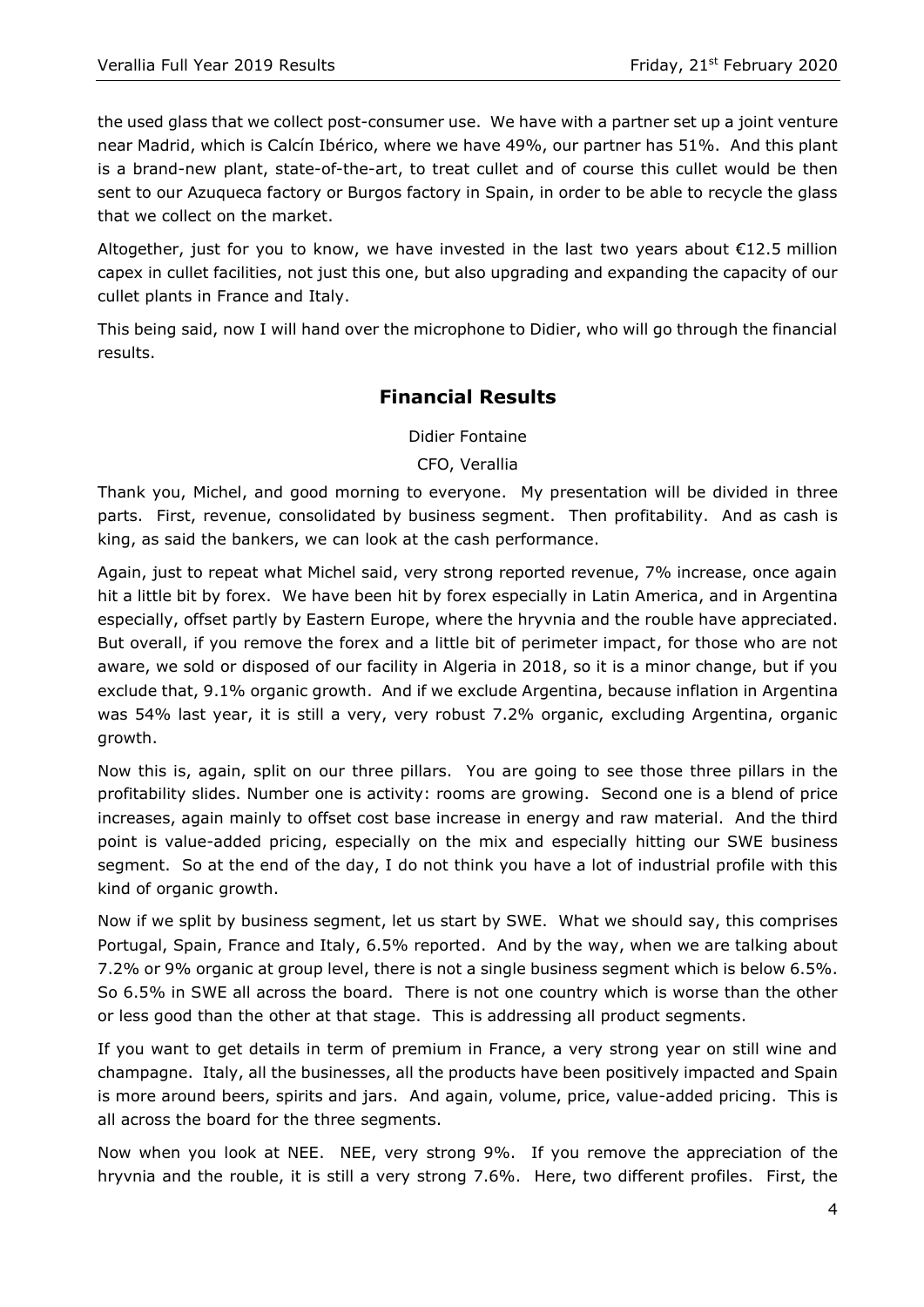market in Germany is very strong and we captured that. We are very strong in beer and wine. And the good news is, again, in Russia, where we stand – because Russia is a big country – where we stand, the market is booming and we have improved significantly operations so that we can capture this growth. And the same split still, volume, value-add pricing and price increases, the same three pillars we have to support the top line.

Latin America. Latin America is always – carnival is next week in Brazil, but it is carnival all year long. Reported revenue, 7.5%. I said 54% inflation in Argentina. Devaluation, if you remember, last year, we closed December 2018 with the peso at 43, we closed December 2019 with the peso at 67. So if you remove that forex, which is around a  $\epsilon$ 54 million hit on the top line, you reach a 29.4% increase.

If you remove Argentina, because Argentina is a bit outside the boundaries, you still have for the rest of LATAM, an increase of 12.4%, which is still very significant. We are benefiting from what? We are benefiting from a very good position in Argentina because despite the difficulties that the country is facing, the operations are doing very well from a business perspective, from a commercial perspective, from an operational perspective.

Brazil is very strong because the market is pulling a lot. And you know, we have launched our new plant in H1 in Jacutinga in Minas Gerais, on-time, on-cost and the ramp-up was even more efficient than expected. So we have a lot of good news in those countries and especially, you are going to see when you look at the profit, we have been able in Argentina to pass more in prices than the inflation.

Now we covered the revenue, let's move now to the adjusted EBITDA. As Michel said, we delivered internally exactly where we wanted to deliver, the operations have delivered exactly what we wanted them to deliver. So first of all, you have the reported growth in EBITDA of 13.2%. And again, I am insisting on the three pillars that have been discussed during the IPO that have been delivering.

Number one is operating leverage volume, there. Number two is positive spread, there. Number three is productivity, there. And this is, we started in 2018, we confirmed in 2019, this is what you are going to see in the future.

So when you look at the percentage, if you remove as well the exchange rate, again, massively from LATAM, the growth is 16%. And the margin, so we are moving from €543 million to €615 million, and the margin is moving from 22.5% to 23.8%. Just a number. At the end of 2016, we were at 20.4%.

Again, when you look at the three pillars, activity, the number is only  $\epsilon$ 2 million. Why? Simply, because in term of sales, we increased a lot. However, the market flow is booming, we have to destock massively to address the market. If you remember what happened last year at the end of 2018, we anticipated a little bit that the market was going to pull very strongly in 2019. We increased inventories. Inventories in 2018 increased by 7%. So we ended the year with a lot of inventories. Nevertheless, not enough to address the growth of the market. And we have to destock 5% in 2019. So all across the Board, between 2018 and 2019, 12% reduction in inventories. And in our business, which is heavy in fixed costs, this is a massive number of non-absorption of fixed costs.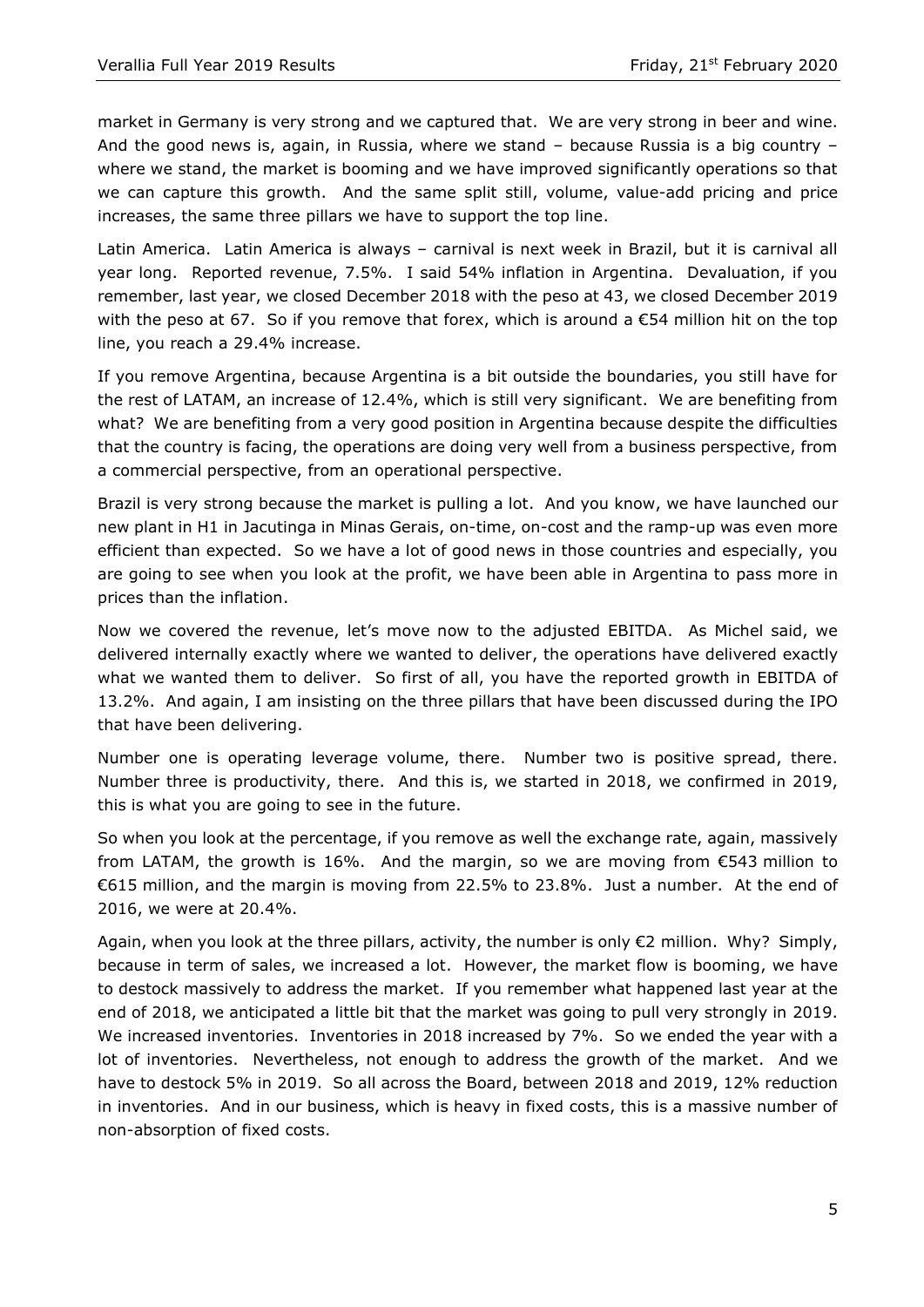So the top line, the growth from volume is partly offset by the destocking, but the fundamentals of the market are there. The market is still pulling significantly.

Price mix and cost inflation. You need to gather the two together. You see the cost inflation has been pretty substantial. We know raw material, we know energy, especially in the first half of the year. Again, we have been able to address and we are generating a positive trend via either price increases, value-added pricing and a positive mix.

Now, one of the backbones of the company is our capability to reduce our cost base via productivity, PAP. We said, as a target, 2% of cash production costs, 2% of €1.8 billion is €36 million. We delivered net €41 million. Why net? Because, of course, some countries can face some difficulties. So we are looking at net. We want to have net hitting the bottom line.

So the growth has been  $\epsilon$ 44 million. Some industrial variances of minus  $\epsilon$ 3m give a net of €41 million. And the  $€41$  million is as well all across the board. The strategy is not to have some at 1.5%, some at 2%, it is all across the board. We want a minimum by plant of 2%. The good, the worse, 2% minimum, exactly what we deliver.

Exchange rate, as I mentioned to you, essentially, LATAM, and essentially Argentina. On the other, we should have expected a positive number because you have the impact of the IFRS 16. However, number one, we have some positive happenings in 2018, one shots, such as subsidiary, grants, refunds that have not happened in 2019. So that was all one shot, so you are missing that.

The second one is that the life of industrial company. We have to do some heavy recurring maintenance, not extending lifetime of the furnace but just keeping the furnace in good shape. This is going there, so this is expense.

But at the end of the day, the takeaway is the three pillars have been working, that was our message during the IPO. They have been working in 2018, they have been working in 2019, and they have be working going forward.

Now if we split by region again. SWE, 15.4% increase from €357 million to €412 million. Again, the three spread, the three pillars have worked perfectly well. PAP, spread positive and volume. And this has been efficient all across the board again. But you have a positive impact of IFRS 16 and you are moving almost 200 basis points. If you remove the IFRS 16, so you will be moving from 21.6% last year to 22.5%. So still almost 100 basis points increase. Again, thanks to the three pillars.

Now if you look at NEE, 13.4% increase reported, 11.6% if you remove forex, from €110 million to €125 million. Performance in Germany, performance in Poland, performance in Ukraine, performance in Russia, and you can see those numbers are much higher than the reported or the organic growth in revenue everywhere. Each business segment has performing EBITDA higher than its growth in sales organically. Again, 9% growth you saw in sales, 13.4% growth in EBITDA.

Now Brazil because Brazil, let us spend some time on it. LATAM reported figures only 2.8% increase, but if you remove the forex, you reach 24.8% increase, reaching €96 million compared to €77 million last year.

And maybe you can focus on a little bit of disappointment on the margin, 31.2% last year, 29.8% this year. It is just a mechanic effect of the dilutive effect of price increases. When you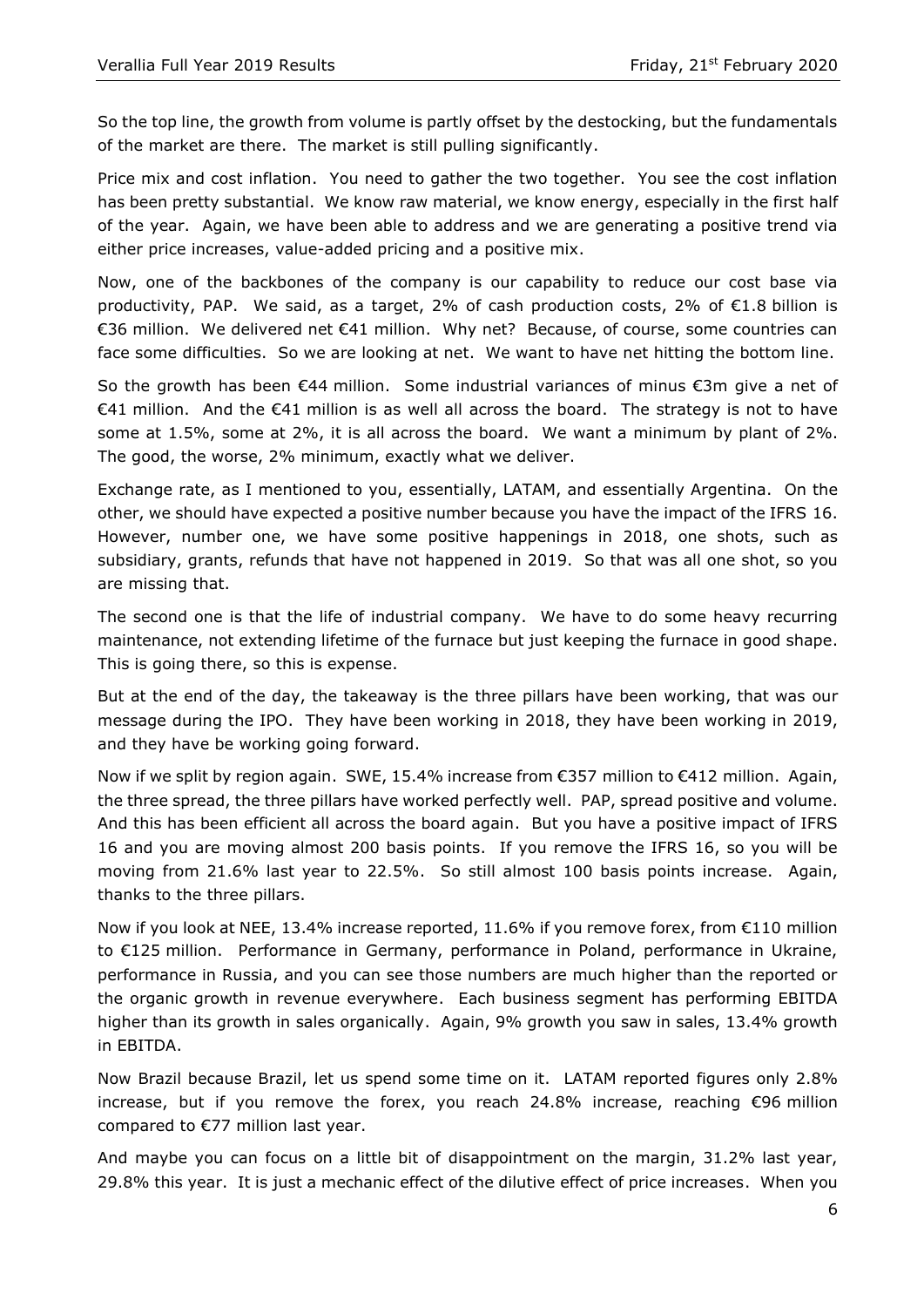are increasing massive repricing to offset inflation, one-to-one is dilutive at bottom line percentage-wise. Clearly, it is accretive in EBITDA because spread was positive in Argentina, which is a very good sign that the business is sound, but it is dilutive in percentage. Now if you look at the others, Brazil is doing extremely well. The market is very strong and our new plants and the current plants are performing very well.

## **Cash Performance**

Didier Fontaine

CFO, Verallia

Now let us see how those impact cash. And to start by cash, we start by the big cash consumer, which is capex. Capex is very simple. It is about process and discipline. First, we established very clear and simple KPIs on what are the financial KPIs that trigger investment. You can see on the left-hand side, we spent last year, we booked last year, €225 million of capex. This year, we booked €253 million, which is a 12% increase, driven mainly by strategic capex. Last year, the €26 million was Jacutinga and the €46 million this year is essentially comprising of Villa Poma and Azuqueca. You know that we are launching two brownfield sites that will become live end of the first half of the year with a full impact in term of top line in the second half. So that explains the growth.

You see that in terms of recurring expenses, we are still at 8% and that is what is going to happen forward. The good news is in the €207 million, there is a new furnace in Chile. You know we have been revamping the furnace in Chile, which, by the way, we have been heating up yesterday, which is very good news because, again, in a country where this is difficult, this is bringing additional capacity for the Group at a very competitive price. So process and discipline, that has triggered the capex spending. And you are going to see I am going to talk about cash on capex and you see that might have an impact.

Now let us look at the operating cash flow, very strong, €108 million above last year. And if you look, this is significantly higher than EBITDA. And you know you have the financial paradigm that says, working capital increases with activity. This is proven to be wrong again. But honestly in my life, if you want to work on working capital, we can work on working capital. This financial paradigm is more a matter of fitness than something else.

Okay. Despite total capex, operating cash flow is much stronger. Why? Because we have been able to work and improve the working capital on two aspects. Aspect number one, inventories. We have been reducing the inventories, therefore the need for working capital by, almost €20 million this year.

On the top of that, I was mentioning cash on capex. The cash out on capex, despite having booked more capex this year than last year, booked has been the same. Meaning what? Meaning that we have been able to improve the terms and condition on capex payments. And point number two, we have been able to plan better the Capex.

The benefit of that is that we have a positive variance on working capital on capex, meaning as well that next year, do not expect such a good performance because next year, with the two big furnaces starting in the middle of the year, I will not have this capability to extend the payment terms and the conditions. So the total capex booked will be higher and the cash cost on capex will be significantly higher.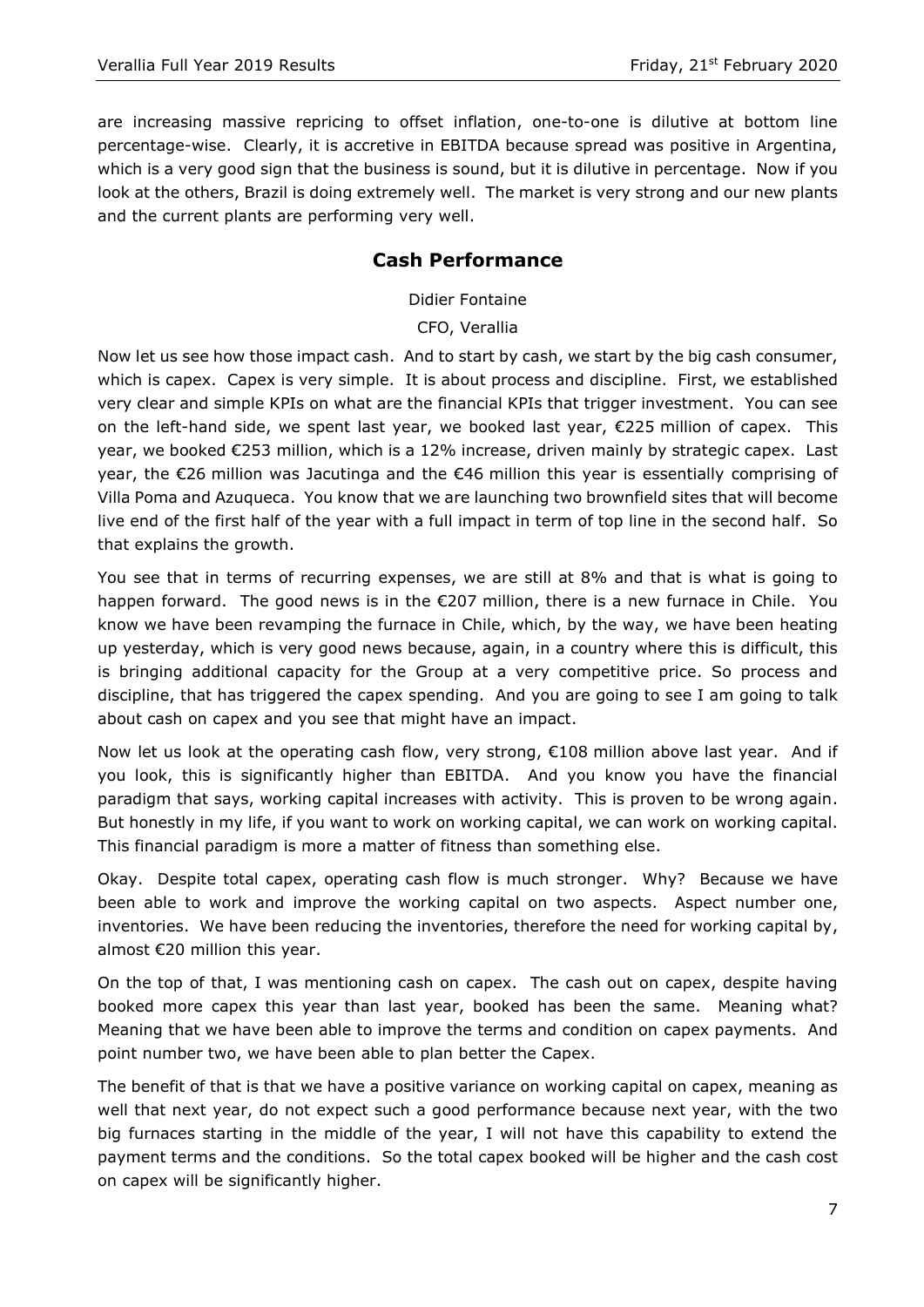So at the end of the day, very strong cash conversion, 59%, as Michel said, despite higher booked capex, adjusted EBITDA fuelling the operating cash flow, but a positive change in working capital. So good discipline everywhere, again confirming that this company can generate a lot of cash, despite investing heavily.

Now the consequence of EBITDA, the consequence of operating cash flow shows you that, number one, we are reaching a debt of  $\epsilon$ 1,591 million, which is an improvement of  $\epsilon$ 118 million compared to last year. And if you add IFRS 16, because IFRS 16 is a €53 million notional debt, you have €171 million like-for-like debt reduction. We have been consistently deleveraging half a turn since 2017. We continue to deleverage half a turn. And next year, it will be a bit lower because we are going to pay dividend but the trend remains the same.

Two seconds on our capital structure because together with the IPO, of course, we have been revisiting our capital structure and upgrading it. And in parallel, if you remember that we have been able to be upgraded by Standard & Poor's and Moody's, respectively, BB- and Ba3. We have been using that or using the IPO process to revamp our capital structure. Number one, by terminating Term Loan B and Term Loan C, changing that with unsecured loans, longer term, five years bullet, 2024 and cheaper, on average 100 basis point cheaper. We are now using much more commercial paper than we have been using. You see this year, we are using €188 million. Last year same period, we were €80 million. And this is extremely cheap financing. I think the market is very open to that. So at the end of the day, total cost of debt for the company going forward is less than 2%.

And the liquidity, of course, remains very strong because our revolving credit facility of €500 million is not drawn. And going forward, that could be helpful.

Okay. That was all for me, and I leave it back to Michel.

## **Conclusion**

#### Michel Giannuzzi

#### CEO, Verallia

Thank you, Didier. So now it is time to conclude. First of all, to wrap up and comment or add comments to Didier's presentation. You have seen these results have been fully in line with what we said at the time of the announcement of the third quarter results.

It is illustrating, I think, the success of our strategy, which I will remind you is based on four pillars. First of all, disciplined growth, meaning growth that is profitable and sustainable. Secondly, a lot of our improvements come from our own self-helped operational excellence initiatives. Thirdly, we invest in this business. We invest this business and despite the strong investments that we make in this business, because the investments have been wise and very well targeted, we enjoy strong cash flow generation and strong cash flow conversion. And last but not least, all about company culture. This is the results of the 10,000 employees of Verallia that are getting more and more every day entrepreneurial, owning this company and wanting to lead the industry with best-in-class performance in this company.

So this, in a financial way, is translated into the three pillars that Didier keeps repeating. First one is we have the positive contribution of volume growth with the leverage impact of the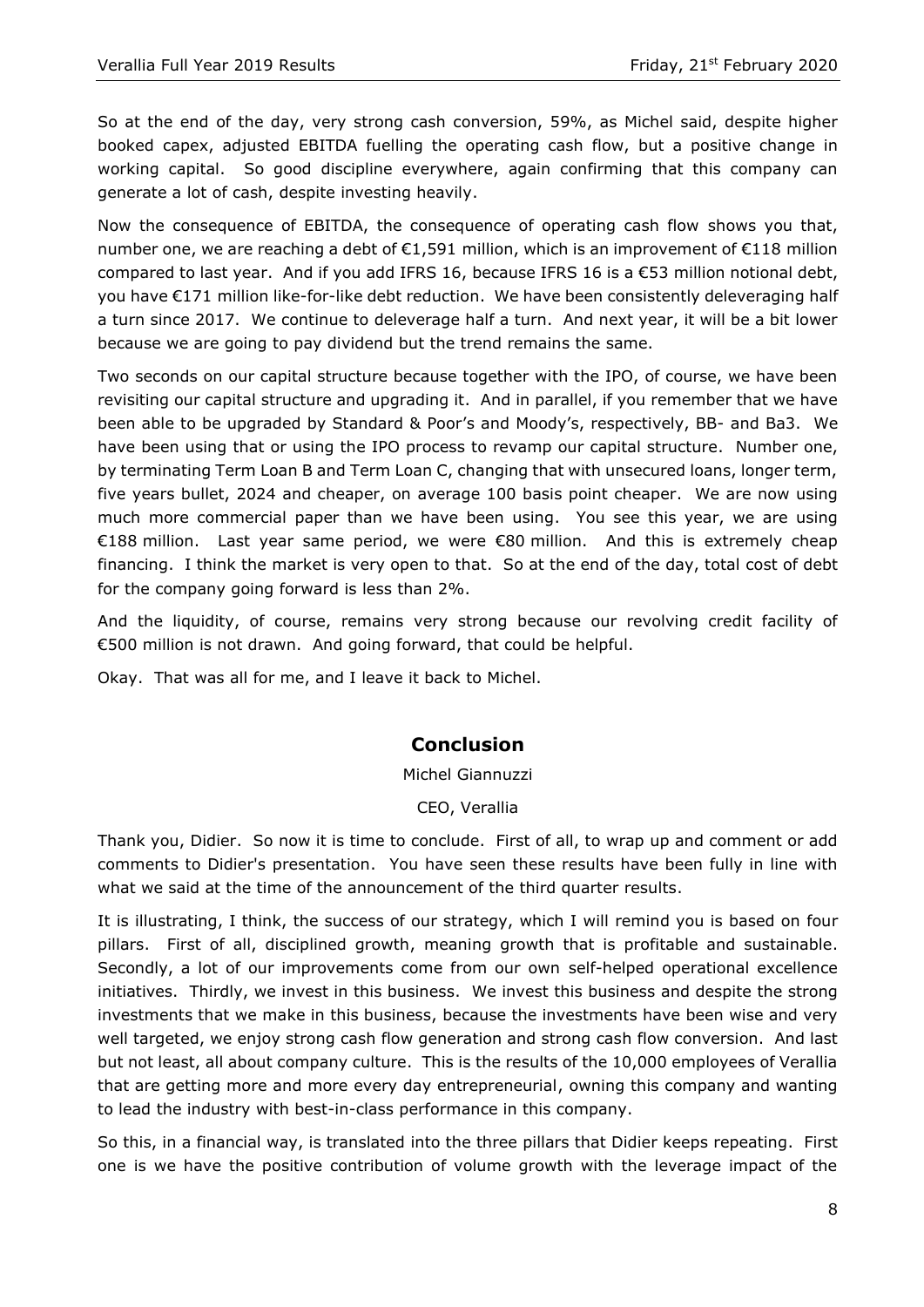volume. Secondly, the spread is positive. The inflation spread is positive and will continue to be positive. And thirdly, I repeat the self-helped initiatives on productivity are paying off every year. So this model is not going to change. It is a continuation of what we have done and are going to do more and better every year.

Now, before I give you an outlook of 2020, let us, first of all, say that since the IPO, although we are not present in China or in Asia, the major event has been the coronavirus impact, that is not impacting us or our suppliers directly, but some of our customers are somehow, to some extent, impacted by this. So we are not exposed as such directly to this issue, but indirectly through some of our customers.

Despite this comment, I would like to say that we are, of course, extending our sympathy to all the people and the families that are facing tough conditions in the present times in this area. And even though we are not directly impacted, we are supporting them from our greatest sympathy.

So this being said, despite this kind of adverse or headwind that we see from some of our customers, we maintain our guidance that we gave you six months ago now, which is to look for an organic growth between 3% and 5% this year. So it is in line with our long-term outlook despite also the fact that the inflation cost will be much more moderate this year than it used to be the year before. Therefore, the price increases that we have to pass to our customers to end up with a positive spread and to pass through the inflation of cost to our customers will be much lower than what you have seen before in Didier's presentation. So despite this, I would say, lower price increases with probably lower growth also due to this, we believe we will grow organically between 3% and 5% this year. With probably, as you know, the benefits of the new capacity being installed in the middle of the year in Spain and Italy, that should enable us to capture some of the growth.

We are going to deliver an adjusted EBITDA above €650 million in 2020. This is our forecast, of course. And we will clearly, as Didier explained, control the capital investment. The recurring investments will be at 8% of sales, and of course, excluding the right of use, which is the application of IFRS 16.

The total capex that includes the two strategic projects that we mentioned, Villa Poma and Azuqueca in Spain and Italy, are going to bring the total capex amount to  $\epsilon$ 270 million compared to €253 million this year. And as Didier mentioned, the cash outflow linked to the strategic capex will be significantly more than last year because both those strategic projects will be completed in the middle of the year.

Despite all this, we believe we will continue to generate a lot of cash and we continue to deleverage the company by around 0.4 times, including dividend payments or post dividend payments, to be clear, which means that we will probably end up the year with a leverage around 2.2 times adjusted EBITDA.

So this is our outlook, which I think is confirming the confidence we have in this company. And now that we have finished our presentation, we would like maybe to take your questions and answer them as well.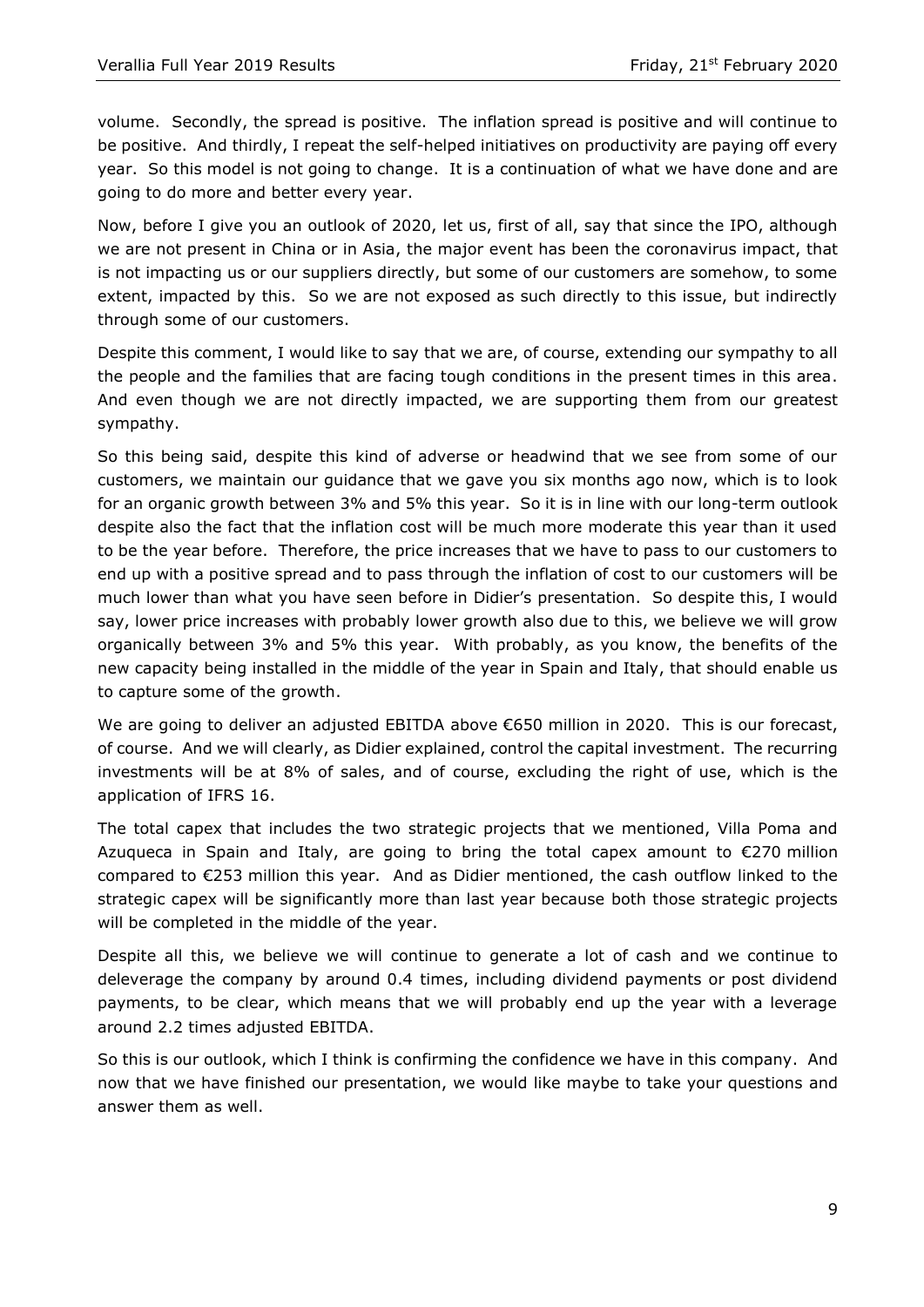### **Questions and Answers**

**Michel Giannuzzi:** So we will start with questions from the room and then after, since we are on an audiocast, we will get the questions on the phone. So there is a microphone that will be circulating. So do not hesitate to use it.

**Francisco Ruiz (Exane):** Thank you for the presentation and congratulations on the results. I have three questions. First one is looking at the outlook that you put here, and if we assume that the PAP will continue in the same trend of 2% of cash cost, this will significantly mean €35 million. So this is mainly practically reaching this €650 million on EBITDA. So you commented that the price will not be as big as in 2019, but probably, do you still expect a positive price impact and operating leverage should recover? So is this a very, very conservative thing or am I missing something on this calculation?

**Michel Giannuzzi:** I mean, this is a floor, as you understood, because we said it would be greater than €650 million. It is just the beginning of the year. We have no visibility on the exchange rate, for example. And just talking about the exchange rate, you have seen that in the last two years, we have been strongly impacted by exchange rates, which have had a negative impact on our results.

But your PAP calculation is right. The spread that we are aiming at, we have said it at the time of the IPO, will be slightly positive. We are not looking for a huge positive spread, I would say. So if you take just zero-plus spread and €35 million, you are at €650 million, you are right. But now you know, how life is, we cannot forecast what the exchange rate will be and that is why it is a floor.

**Didier Fontaine:** Okay, €15 million forex last year, I mean 2019, €32 million the year before. We are just cautious about it. But as we should say, we are looking at it favourably compared to this year.

**Francisco Ruiz:** Okay. The second question is, if you could be a little more precise on what is going to be the impact of capex or cash capex for this year? And also, in terms of cash taxes, we have not seen much difference between the P&L and the cash flow in 2019, whereas during the IPO, you see that there are going to be some fiscal credits.

**Didier Fontaine:** Okay, if you look at cash capex over the past two years and you play with the book capex, more or less the payables, you spend on average €230 million in 2018 and 2019, whereas we are going to spend probably around €280 million, €285 million, €290 million, depending on the year end, but in 2020. So massively more, essentially because as Michel said, the investment, the largest investment will be completed in the middle of the year. The largest investment being essentially Villa Poma and Azuqueca brownfield projects. As regard the cash taxes, you see that €59 million this year versus €39 million, we expect probably to go around €80 million next year.

**Francisco Ruiz:** And the last question is regarding the Jacutinga ramp-up. So you started mid-2019. So how it is evolving and if you have recovered part of the lost ground that you had at the beginning of the year when you published the first half result?

**Michel Giannuzzi:** Well, on Jacutinga, as Didier mentioned, we were really exactly where we wanted to be in terms of capex spending, we started exactly on the date that we planned to start and actually the ramp-up has been impressive, very, very fast, much faster than one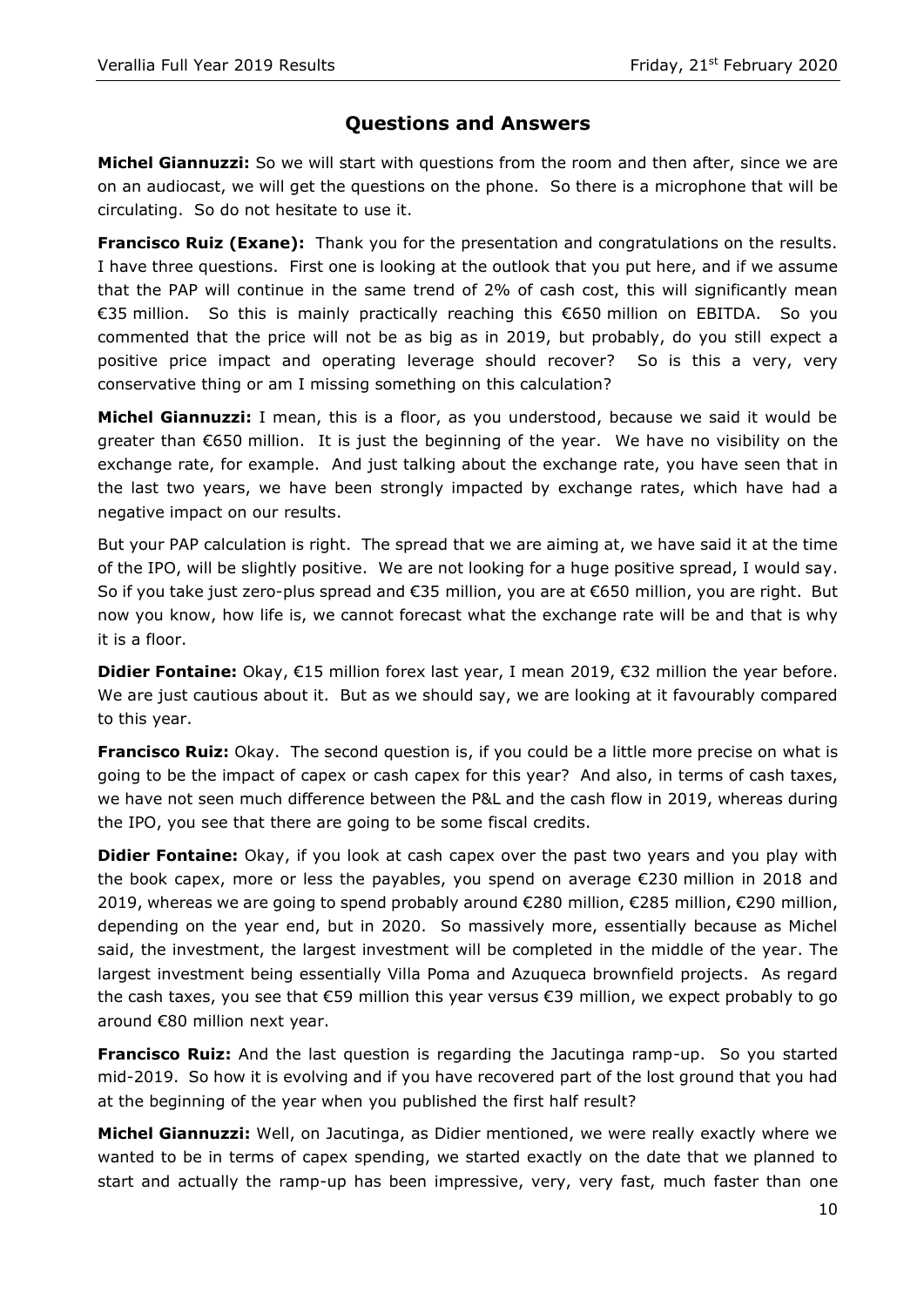would have expected. So it has been, frankly speaking, one of the successes of last year. This Jacutinga project was also due to the relocation and the closure of our downtown facility in São Paulo. So by doing so, we have increased a little bit our capacity in Brazil. And given the fact that the market is very dynamic, we are going to enjoy some better growth this year in 2020 than we had last year.

By the way, one of the things I would like to draw your attention to, when you look at the big swing of inventory between end of 2018 and 2019, one of the reasons why we built inventory in 2018 was also to prepare the closure of Fabe, the downtown São Paulo facility and transfer the business. So that was part of the ramp-up of inventory in 2018. We do not expect to see such swings in inventory going forward.

**Fraser Donlon (Berenberg):** I have two or three questions as well. When you look at your core Europe exposure, how satisfied are you with the margin improvement you have seen this year, ex-IFRS 16? Because, obviously, it has been a great market, 6.5% to 7.5% organic growth in North and South Western Europe. So is the margin improvement you have seen kind of in line with what you expected or could you have done more? That will be my first question.

**Michel Giannuzzi:** Well, on this one, as Didier mentioned, I mean, we are very pleased that it is not one region on one segment of the market that drove this improvement. It was really general improvement across the board, in all countries, all segments of the market, both Europe, by the way, and Latin America. And Latin America, even in Argentina, which as you know, is a difficult country right now, we are doing extremely well in our business. The only impact is that exchange rate when you convert the Argentinian peso that has strongly devaluated into euros. But in local currencies, we are doing extremely well in Argentina.

So to come to your point, we are very pleased and very satisfied that all businesses in Europe and in South America have improved last year and all the segments contributed to this improvement. Now on the other side, you know very well that our mid-term guidance is we want to exceed 25% of EBITDA margin. That says that we still have some room for improvements that we have well identified, especially thanks to the productivity action plans or the performance action plans that we are every year deploying throughout the company.

**Fraser Donlon:** And then on the organic growth side, when you look at the 3% to 5% over the next two years, is that at constant currency? And then what trajectory do you see? A lot of your peers are talking about, in Europe, maybe 1% to 1.5% price increases next year. What kind of assumptions are you making there when you talk about the 3% to 5%? And kind of roughly do you expect to be at the higher or lower end? I know you have new volumes coming to market.

**Michel Giannuzzi:** Well, coming down from 7.2%, excluding Argentina, organic growth last year. This is part of the productivity action plan, by the way, shedding the light. Our contribution to the environment, saving the environment and saving the planet. So you take it the way you want. Usually it goes together, by the way, so I am sure they will restore the lighting very soon. Sorry, what was the question?

**Didier Fontaine:** The question was on the 3% to 5% on the growth versus the pricing?

**Michel Giannuzzi:** Yeah. Okay. No, the 3 to 5% is much lower than what we had last year. We grew last year, 7.2%, excluding Argentina. So by itself, it is a more reasonable growth rate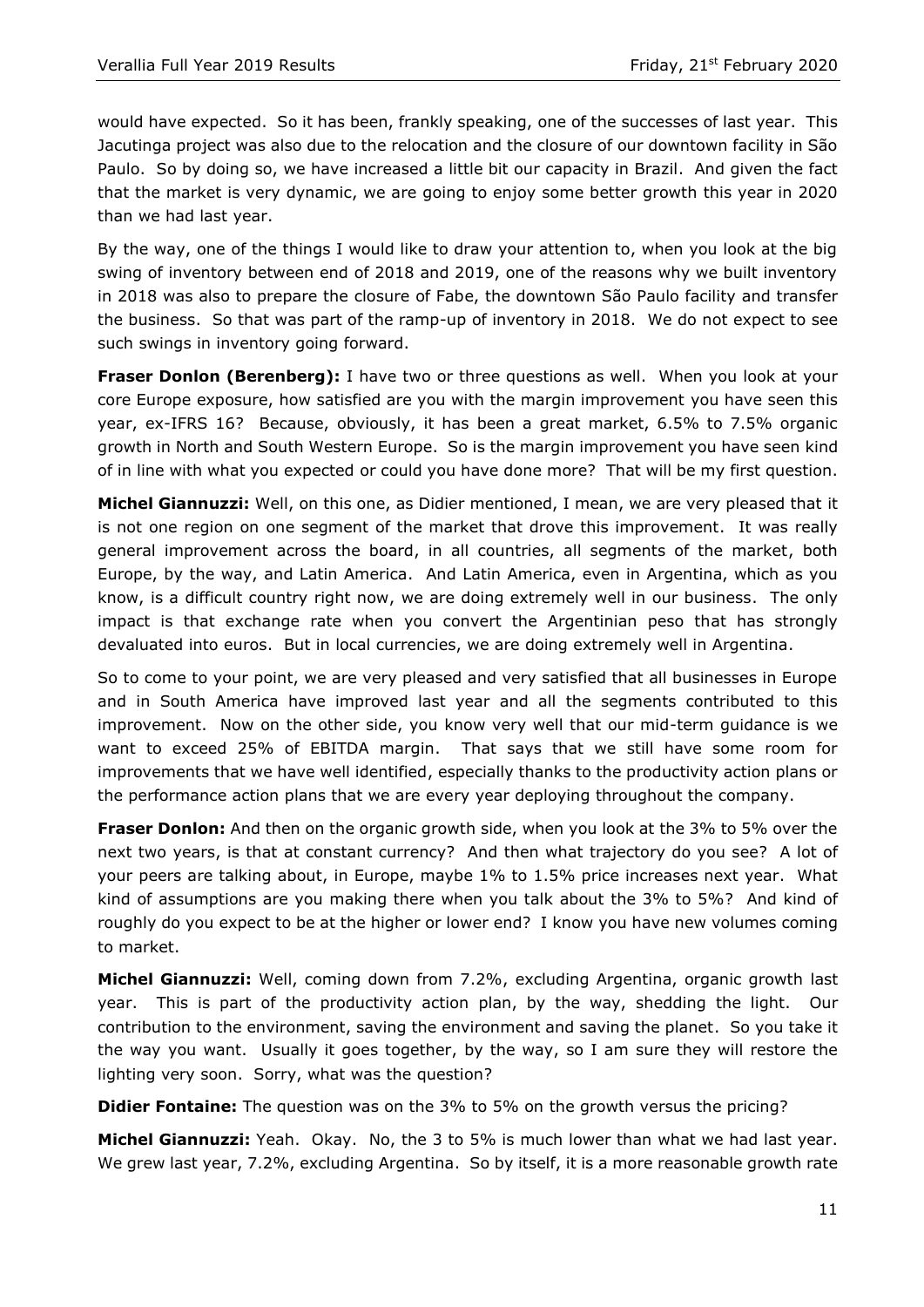going forward, which will be supported by new capacity. As you know, we were sold out. And the fact that we bring new capacity is through debottlenecking or a small marginal furnace expansion, as you have seen from the Burgos case I presented this morning.

The two new projects in Villa Poma and Azuqueca in Spain and Italy are going to help us fuel or support this growth. Now the market growth will be probably around 2%. That is what we estimate and you can expect the price increases across the board to be in the vicinity between 1% and 2% in Europe. Now, in South America, it is quite different, inflation is much higher. But in Europe, that is more or less the ballpark range that you have. It varies from one country to the other, but that is more or less. So it is much less than last year, put it this way.

**Fraser Donlon:** And then final one for me. In terms of the dynamics of margin in each region, are you still, I would say, more excited are interested by South and Western Europe in terms of what really drives the improvement mid-term, i.e., you kind of see more upside there? Obviously, your mix there is very favourable too with the wines and so on?

**Michel Giannuzzi:** Yeah, the margin improvement potential is more or less the same everywhere. I mean, the beauty of the performance action plan is that you work on your costs. And as I explained at the IPO time, when we have 32 glass making factories, there is always a number one and number 32. So you could say, okay, the number 32 has an easier job because it can catch up or it should catch up towards the best in class, which is true from that point of view. But on the other hand, the reason why the number one is number one is because usually you have better teams, more knowledge, more so on. So we can tackle much more sophisticated or more complex issues that the last factories cannot tackle. So that is why Didier explained that every factory has a goal to improve its cash cost by at least 2%, every, whether you are number one or number 32, you have the same goal, because I repeat, the best in class have more talent, more know-how and better skills to go further than the laggards that will probably benefit from benchmarking the others.

**Fraser Donlon:** A very final one now. So obviously, you are delivering quite nicely, 2 to 3 times target capital structure. How do you view capital allocation? There is not really much to acquire in Europe. But just more broadly, in the mid-term is it dividends or do you see opportunities for M&A?

**Michel Giannuzzi:** Well, yeah, on this one, we have not changed our view on this subject since the IPO time. We will look for acquisitions not just for the sake of acquisitions, by the way. We are being very disciplined on what we are looking at. I mean, just take an example, I mean, it is public information. One of our competitors is selling its operations in Australia and New Zealand. Well, we did not even look at it because, for us, we do not think it is going to create synergies and help grow our business in a sustainable and durable way. It is not because it is a bad business at all, but just that we do not see the synergies that we could get from such an acquisition.

So we have no need to chase any acquisition. We have a strong view on the companies we would like to acquire. Now they are not necessarily for sale, as you know but if there are opportunities that arise we will be certainly looking at them. And if we do not find a good use of cash, we said very clearly that we target to leverage the company between 2 times and 3 times. So if you go below 2 times, we will either buy back shares or pay special dividends or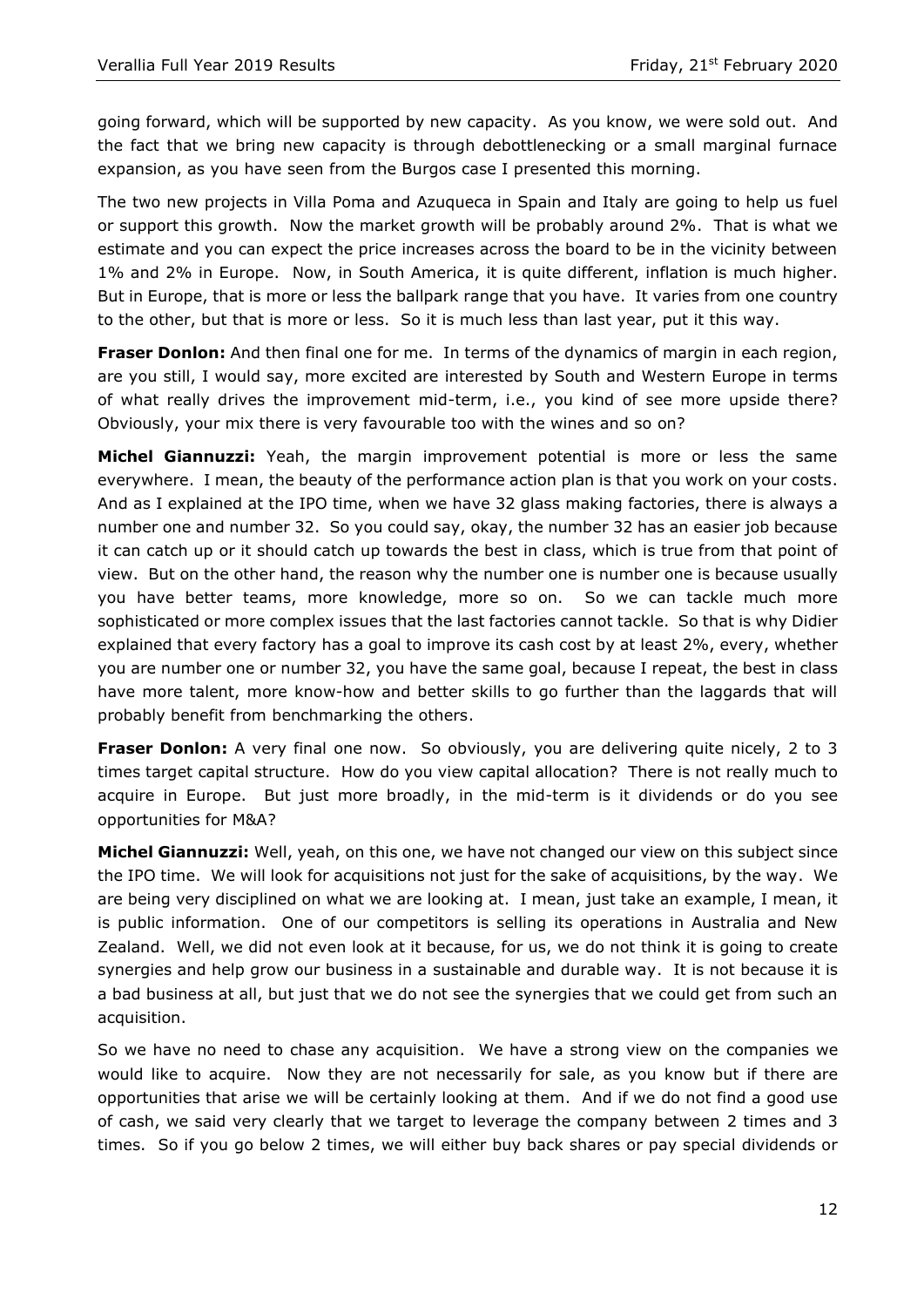increase our dividend policy. But this is not for this year probably, at least, not for the time being, this question.

**Charles-Louis Scotti (Kepler Cheuvreux):** Two questions. The first one on US tariffs. Have you seen any impact of US tariffs on the European product? Have you seen any pre-buy effect in 2019? And my second question on the capacity expansion, how much they will contribute to your 3% to 5% targeted organic sales growth in 2020? Is it fair to assume a 1% boost on a full year basis in 2020?

**Michel Giannuzzi:** Okay. On the US tariff, as everybody remembers, this happened in the middle of our roadshow last year. So this was the news of the roadshow for us, which was completely unexpected, as you can imagine. It is really too early to really understand what has been the impact. The reason being that we know some of our customers had anticipated, to some extent, this tariff impact, so built up some inventory.

On the other side we know for sure that, for example, the French wine exporters have been quite strongly penalised, at least for the bulk of the market. We know on the other side, the premium wines have been doing very well last year. And you know that we are quite strong in the premium segments rather than the bulk of the market. So it has an impact, it does not have yet a huge impact on our customers. But it is probably a bit early to say, given the changes in inventories and the supply chain between us and the final customer.

As I mentioned during the IPO times, for the premium products, the consumers will continue to buy them even if there is a price increase due to tariffs. For the more sensitive segments or more sensitive products on the market on the price side, there might be some, of course, volume impact. Just one thing to remember on the other side, remember that the champagne and cognac are excluded from the tariffs in France. So we are not impacted on the champagne and spirit side in France, and Italian wines are excluded from the tariffs.

So it is a bit complicated to follow. But the fact that we are strong in Italy and the fact that Italian exposures to the US are going to benefit from less exports from France, means that at the Verallia level, we might have also some shifts from one country to the other without necessarily facing the full impact of the tariffs at the Group level.

**Didier Fontaine:** Yes, and regarding the 3% to 5%, you have a couple of buckets. Bucket number one is clearly the new furnaces, I would name basically Jacutinga full year impact, because this year it was not a full year impact. Number two, the furnace in Chile, which has been heating up yesterday and will generate more growth in the coming nine months. And the two brownfields, which are Azuqueca and Villa Poma. So that is the first bucket.

The second bucket clearly is indirectly through the PAP because we are improving yield, we are improving operational efficiency. The minimum we are expecting from that is, I would say, really minimum is a 1% capacity increase per year. That is what we have been delivering capex free. And then you have the normal, what you see in the recurring, new equipment, machines and more.

So that is the three buckets you are seeing. One is investment. Second one is efficiency. Third one is greenfield/brownfield.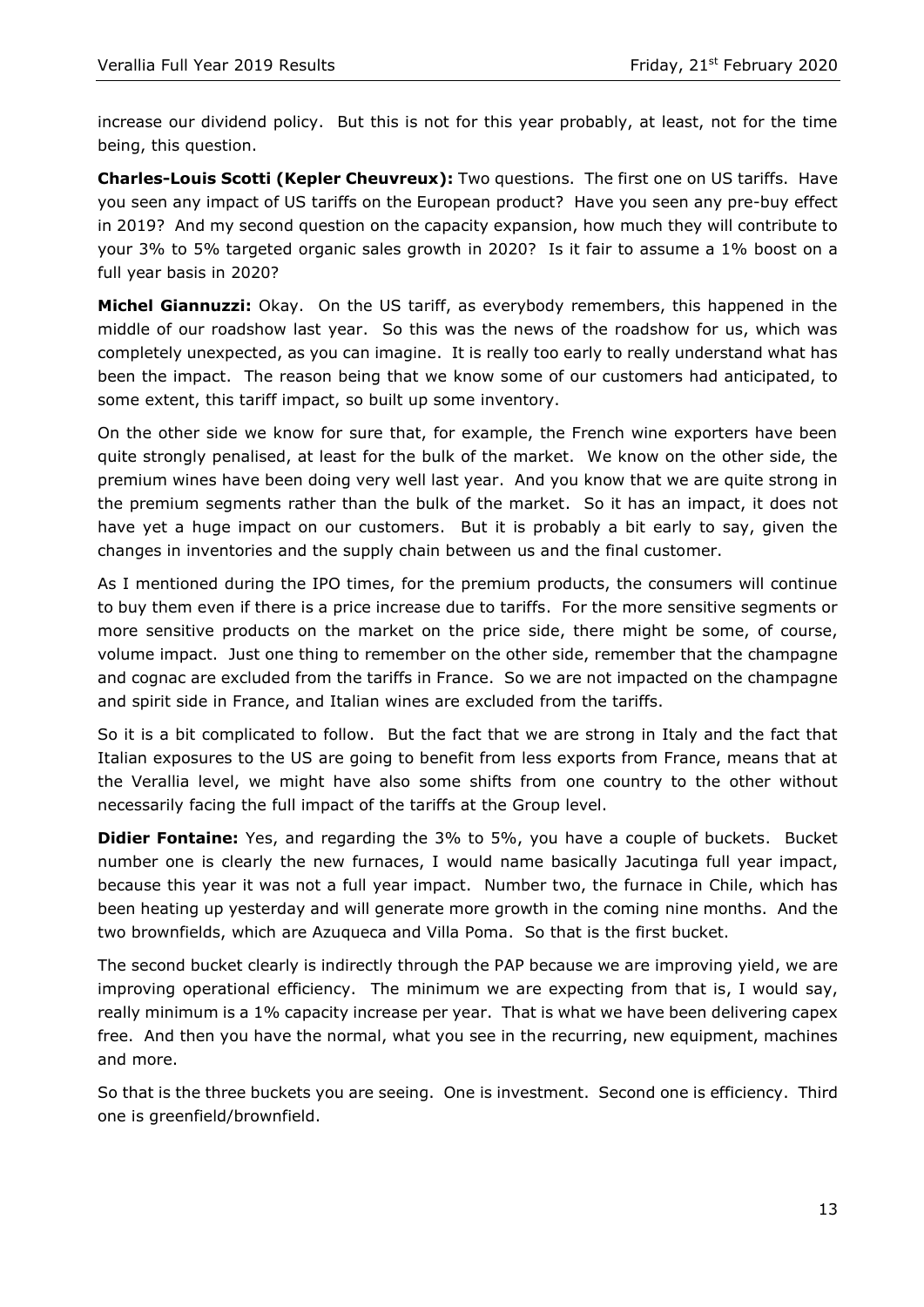**Charles-Louis Scotti:** Just one quick follow-up question on cullets. Can you remind us the share of cullets in your total raw materials and how far can you still go? And what could be the benefits on your raw material cost?

**Didier Fontaine:** Just a simple number, we are spending raw material around €400 million. Half of that is cullet and half of that cullet that we are using is cleaned and processed by us. So it gives us a little bit of leverage on improvement in trying to get the thinner and thinner parts. Four years ago or a couple of years ago, three years ago, we would stop at four millimetres. Today, we are we are using less sand, going down to 800 microns. So yes, we want to develop. We are not really better than the others, we are treating more than the others. After this the issue is probably the collection at European level.

**Michel Giannuzzi:** The issue is that in Europe, on average, the industry collects 76% of the used glass. The European Federation, which by the way I am chairing, has set up a target of collecting 90% by 2030. So in every country, we are working very hard with national associations, with the brands, with the trade to increase the capability of collecting glass, knowing that the glassmakers, the glass packaging makers are willing and able to use as much glass as we can collect. So the issue is not really the treatment facilities capacity, but it is more the collection right now which is at stake.

Do we have additional questions from the room? If not, we will take questions on the phone.

**Moderator:** Can you hear me, okay? We received three questions on the webcast. And the three are from Kristof De Graeve and he would like to know the following: could you recap today the dynamic between building up inventory and destocking on the EBITDA margin?

**Didier Fontaine:** It is pretty simple. We are having fixed costs. When you put production inventory, basically you are transferring fixed cost to balance sheet and then you are selling it. When you are producing and selling directly you are transferring directly fixed cost to sales. When you are destocking unfortunately the top line is there what it is, but you are using the fixed costs that were already in the balance sheet and not going through the normal production and P&L process.

**Moderator:** The second question would be as follows. 'I was somewhat late in the webcast, so probably you already tackled this subject but I heard you saying that you are confirming the 2022 targets despite experiencing some headwinds since the IPO. Could you please elaborate a bit on those headwinds?'

**Michel Giannuzzi:** Well, I think we have been clear. I mean, during the IPOroadshow, we discovered these tariffs the US put especially on the wine and spirits in Europe. That was one surprise that came during the IPO. It did not lead us to change our guidance. And since the IPO, we have faced now in Asia, and that has a knock-on impact on many other regions, this coronavirus issue, which is clearly slowing down the economies in many countries and at a worldwide level now. So this was unexpected too. But despite those headwinds, we still believe that our guidance is doable and we did not have any intention to modify it.

**Moderator:** And lastly, could you please explain the mechanics behind the margin decline in LATAM, partly due to the dilutive impact of the sharp price increases implemented during the year? Does that mean the price increase led to a loss in volumes or were you not able to compensate fully the increased input prices by price increases?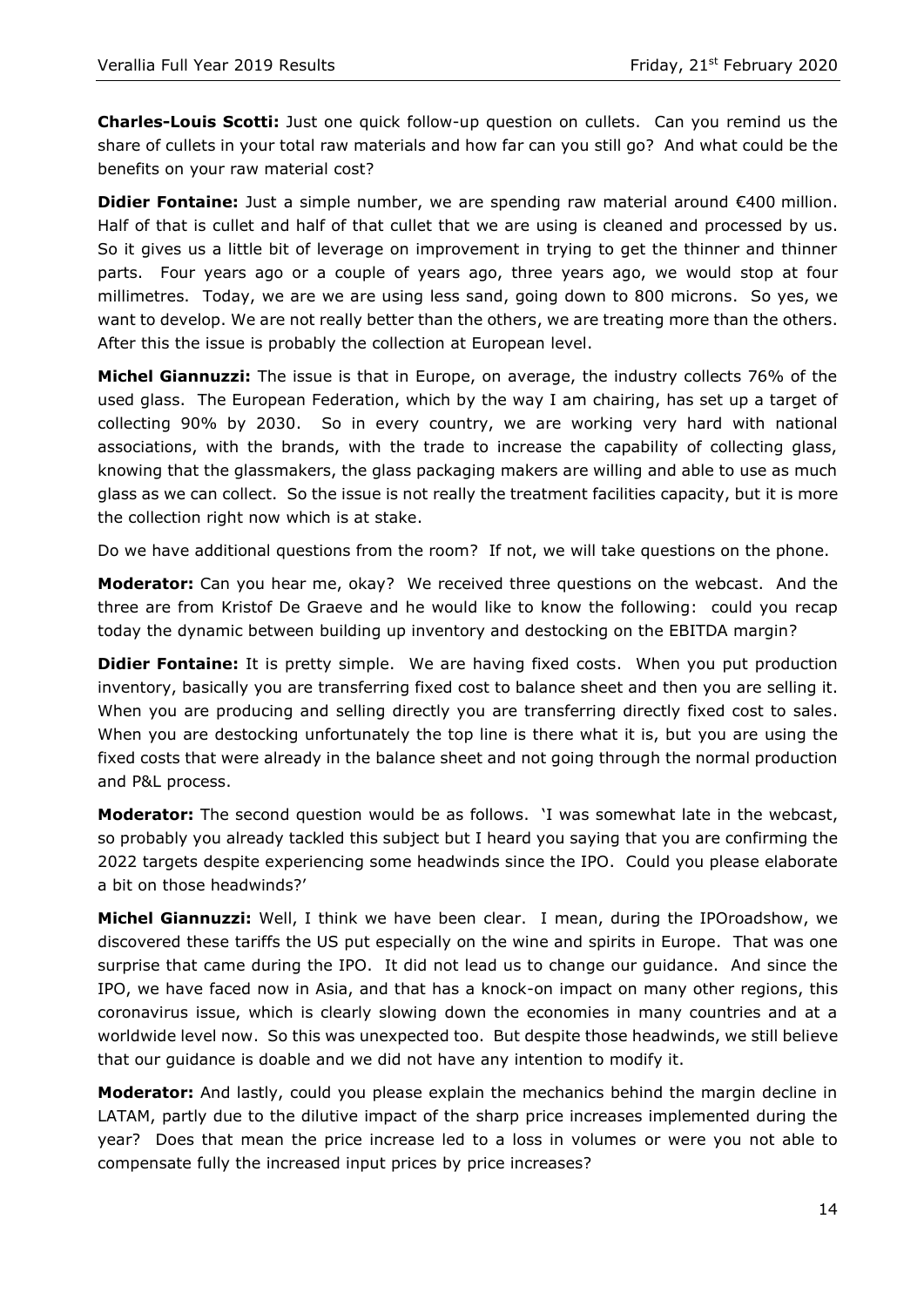**Michel Giannuzzi:** So no, it is just a basic mathematic principle. First of all, let us put things in perspective. Inflation in Argentina was 54%. We increased the pricing more than 54%. But one for one, give a percentage. So that is just the fact that you need to increase much more. To get the percentage increase, you need to increase much more than just beating inflation. So the higher the inflation is, the more you need to increase the pricing, not only to be spread-positive but to cope with the growth in percentage. So one-for-one is dilutive in percentage. And 1.1 to 1 is dilutive in percentage. That is the case in Argentina. In Argentina, we are not losing volume. We are gaining. We are beating inflation, but we are not beating inflation by 5 times. We are beating inflation by 1.1 times. So basically, this is dilutive in terms of percentage. That is the basic principle math.

**Moderator:** Those will be all the questions that we received on the online webcast. We will now be listening to the questions that we have received during the call.

**Matthias Pfeifenberger (Deutsche Bank):** A couple of questions from my side. Firstly, congratulations on the results. I just continue on the path of Paco trying to see how really conservative the guidance is on the EBITDA and especially, maybe if you could help us quantify the effects of the destocking in 2019? Also, tell us if there is some good amount of restocking already taking place in 2020? And then also, you mentioned on one other occasion that you are fully hedged already for 2020 for the gas cost. Maybe you can share some quantitative numbers in terms of what is the average benefit is going to be in 2020 versus 2019? And then related to that, is there any incremental EBITDA contribution from the new furnaces or will this be compensated by ramp-up costs?

**Michel Giannuzzi:** Well, that is a long question. So I have tried to take note of all the points that you are mention. So forgive me and do not hesitate to repeat part of your questions, if I did not answer them properly.

Now in terms of EBITDA forecast, you chose the starting point of your question. I mean, I think the comment that was made before is still valid. I mean, that is a floor. We said it would be above 650. At this time of the year, it is too early to say if we will face additional headwinds. I mean, just take an example which we are currently living in France right now, I mean there have been quite a lot of strikes since December due to the national reform of the pension schemes in France. This has had some impact on our operations, and also this could have an impact if it lasts too long on the consumption of our customers. So this is something that is unknown at this stage. It is part of the headwinds I was mentioning that we see and we manage. It might have an impact on the top line. Our goal is really to, of course, work hard on the cost side to minimise the net impact. But this is something that we will have to evaluate as we see the year progressing, if you want.

Now, regarding the stocking/destocking. I mean, just to give you some numbers, so you can make the maths. But in terms of tonnage, in 2019, we increased our inventory throughout the year by 74,000 tonnes –

#### **Didier Fontaine:** 2018.

**Michel Giannuzzi:** Sorry, in 2018. We increased our inventory by 74,000 tonnes. In 2019, we decreased our inventory by 52,000 tonnes. And as you know, in the P&L, you look at the variance of the variance, if you make a bridge from one year to the other. So the variance of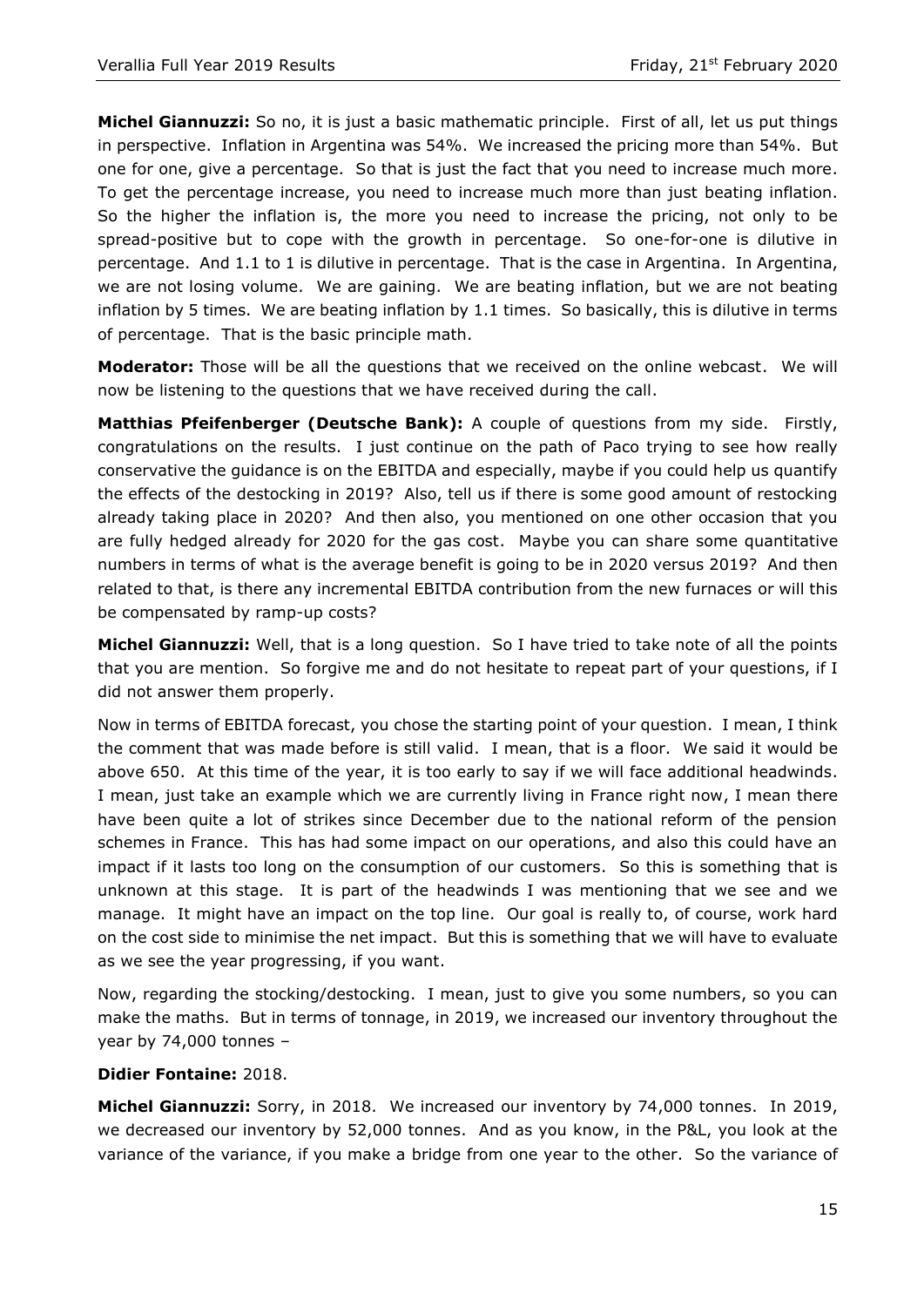decreased inventory in 2019 versus increased inventory in 2018 is altogether 126,000 tonnes. It is massive.

Now going forward, as we explained, even if we ended the year with a global inventory, we do not have strong views whether the inventory will slightly go up or go down. Why? Because we should on the one hand increase inventory because our sales are increasing. This is what Didier was mentioning, our working capital should be increased because our sales are growing. On the other hand, we are working, at the same time on our supply chain processes to be much more efficient in improving the customer service or maintaining a very good customer service with less inventory.

So the net result should not change dramatically the level of inventory during the year. Despite the seasonality – we have a little bit of synergy, which you have to bear in mind – but from December to December, we do not expect a major change of inventory.

**Didier Fontaine:** I think if you look at the three pillars, they will still be existing. This year, you have seen the activity, so the volume growth has been offset by the destocking. Next year, we do not expect that, because as Michel said, we expect inventory to remain more or less stable compared to closing of this year.

Price increases and mix was significant in 2019 for the reason mentioned that the base costs are going to be much more moderate in terms of inflation. The spread will be positive, therefore contributing to bottom line, but not massively like this year. And the PAP is the PAP. So we will be generating at least 2% on the cash cost. So that is it.

In terms of our forecast as well, we took the assumption, might happen or not happen, that there will be another year of volatility in Argentina. And those who are ready to bet against me on that, I am ready to bet, because wait for the month of August, and you are going to see that going down again 50%. So we took that as an assumption. Clearly, this is impacting. We are not doing 2020 at forex 2019. This is not going to happen. We do not see that happening.

**Michel Giannuzzi:** And last but not least, just to give you some colour but the reason why we are quite, to take your words, maybe conservative on the EBITDA side, is the additional volume growth coming from the two new furnaces is not at marginal cost. Differently from marginal capex improvements that are made through debottlenecking activities, where for very small capex or no capex at all, you debottleneck your factory, and therefore you have a huge margin pulling through directly to the bottom line, here both two new furnaces will require full costs setup. New teams to be trained. By the way, not just on the time of start up, we are training the people as we speak. So this is a ramping cost that we have to absorb which, of course, is one-off, and then you have the ramp up of the factories themselves.

So my point is, we will have to incur, this year also, some additional costs due to those two start-ups. And two start-ups in one year for two brownfields is not a small thing for us.

So my point is if you put all these things together, I mean, we believe that we are able to deliver more than €650 million. Of course, we will do our best to do more, but we do not want to commit too much at this time. It will be easier to see or to revise maybe our guidance, if need be for the year if we see something that changes quite significantly.

**Didier Fontaine:** Yeah, let us not change the tone of the guidance. It is not a defensive guidance. It is not we are worrying about the future. I think we have all the means. We have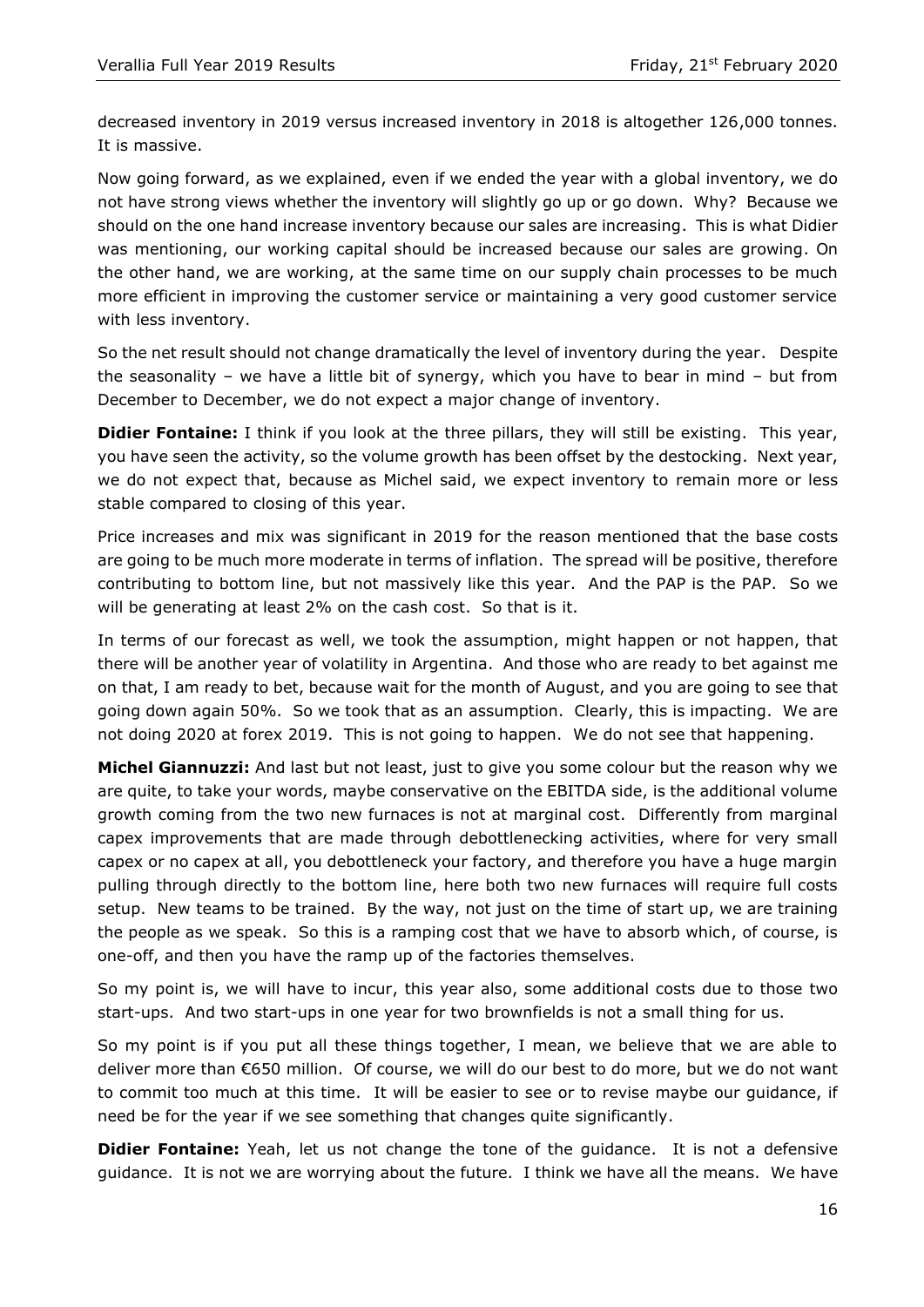all the fundamentals for the three pillars that we will be delivering. Let us not change the tone. While in February, start of the year, we know what the consensus is. We give you above €650 million. We do not look nervous. So let us not change the rule of the game.

**Matthias Pfeifenberger:** Fair enough, gents. That is a really good explanation like the destocking wiped out the operating leverage last year and then you have the ramp-up costs for the two new furnaces. The missing piece really, and maybe you can shed some colour, is the gas cost dynamics.

**Didier Fontaine:** The gas or the CO<sub>2</sub>? The CO<sub>2</sub>, as you said, and the CO<sub>2</sub> the Phase 3 is fully hedged at a cost which is lower than the current cost but is very similar to 2019 because we took a hedge at the same time for the upcoming three years when we did it. So there is no hit nor gain compared to 2019. We know more or less how much we are going to have to buy on the market because we are very steady. We know we are buying between 600,000 or around 600,000 tonnes per year and we know at what price, very similar to 2019.

**Matthias Pfeifenberger:** Yes, that is helpful. I just meant on the energy cost because you have a rolling hedge for gas prices and I was just after the benefit of gas cost deflation because obviously the hedges will follow the spot prices with a certain lag, right?

**Didier Fontaine:** That is clear. Today, the market is going down significantly. But you know our strategy. Our strategy is not to be open and be doing on spot. We do not want to speculate. So we have gas pricing that is taken on a rolling basis, which is not exactly matching the drop in price. And I must say, thanks to God, because if I was telling you that I am fully exposed every day on the price of gas or electricity, the day it's going down I might be missing an opportunity. But the day is going up, now you are going to put the finger at us and say, 'Okay, you are speculating.' So we are not speculating. Clearly, the spot price on gas and electricity is significantly down and our hedging is a little bit higher than that. But rolling forward as well, that is, I think, the right way to look at that. As in-control people, we are not speculating.

**Matthias Pfeifenberger:** Okay. My two final questions would be, you faced these two headwinds basically and you are still facing them, hence you still kept the 3% to 5% growth guidance. So what is actually positively helping you? Is it the capacity ramps? Is it winning market share? What is helping you? And then also on the cullet usage, you became a bit more explicit about it, more cautious maybe at the IPO. Now you are saying you want to increase the cullet use. Can you give us a number? Is it like 2 percentage points in the medium term? And also, do you face some competition from new segments like dairy moving again into glass?

**Michel Giannuzzi:** Well, we have talked about the headwinds because they are quite new compared to the IPO, but we did not speak too much about the tailwind that we talked about during the IPO. The strong move away from plastics to glass, the shift from plastic to glass, is difficult to quantify and as I said, it will not happen overnight. But clearly, glass is the preferred material because it is healthy, it is infinitely recyclable and it gives a major premium and quality that the other materials do not give. So this is clearly a tailwind. Again, very difficult for us to quantify, but this is still here and probably even surer than six months ago. So that is one thing which should help and mitigate some of the headwinds that we just mentioned.

Regarding the cullet, we gave you the ratio of cullet use in our company. I repeat the limiting factor right now is not the cullet treatment, but it is the collection, which is not in our hands. So we buy cullets that have been collected by third parties. And it is a complex issue because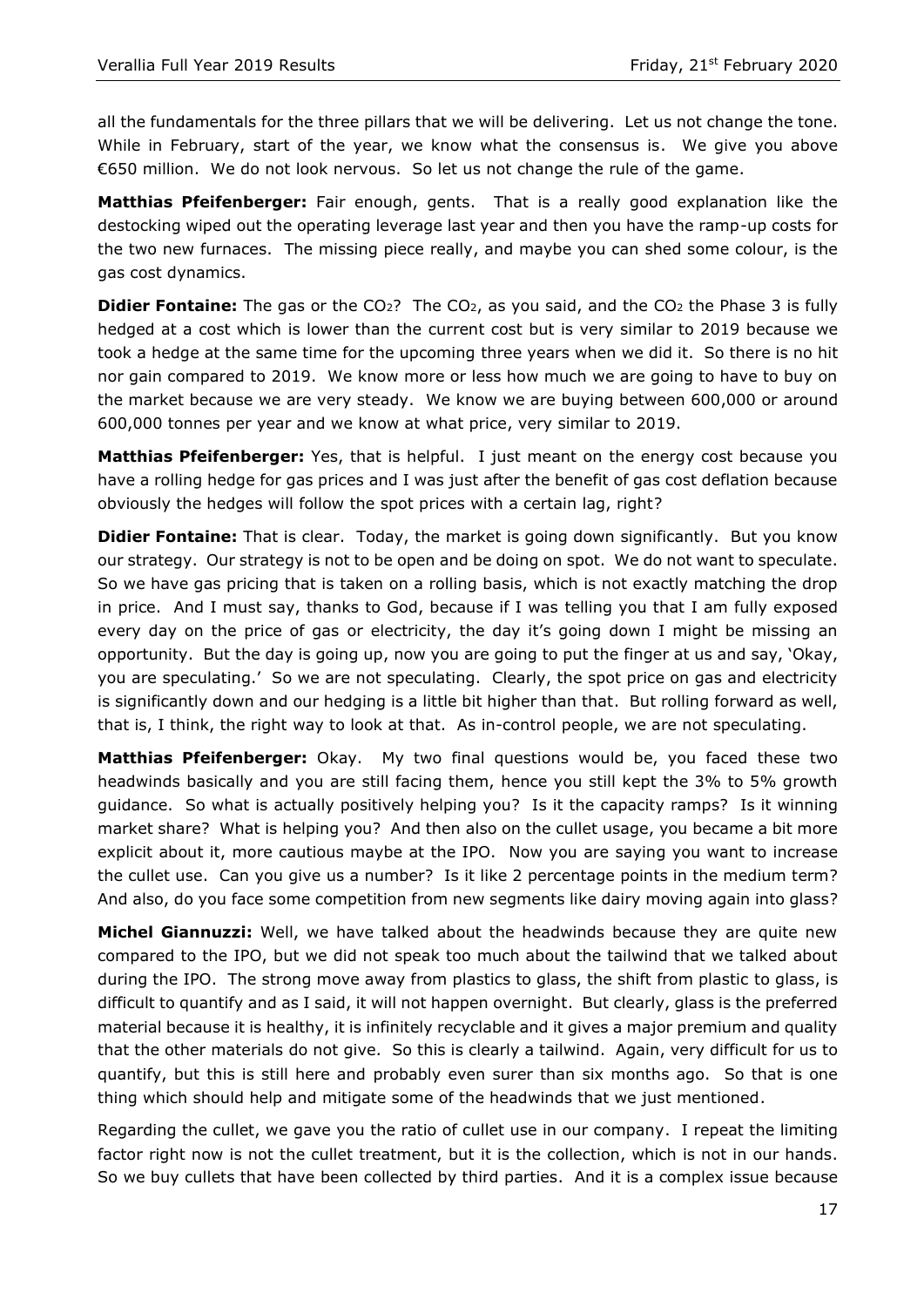you have to align a lot of different stakeholders, the municipalities, the brands, the retailers or hotels or restaurants. So on-trade and off-trade networks and of course the collectors.

So that is something we are working on. Ideally, we would like to at least increase the cullet ratio by 1 point a year. It does not seem a lot, but this is something which we believe should be doable. And that is about it.

**Didier Fontaine:** But to come back on your point, I want to insist, because the 3% to 5% growth organically is going to be made a little bit of pricing clearly, volume, but again, volume, we have new capacities or like Jacutinga, full year impact of new capacities. And the efficiency, again, the PAP is bringing on side-effect improvement on yield and operating efficiency. All that together makes us comfortable to be able to capture more than the market growth.

**James Rose (Barclays Bank):** Just to pick up on the plastic to glass trend, please. Is there any more anecdotal evidence that you can give us post the IPO that would indicate that? And then secondly, at the IPO, I think you have mentioned there were some customers asking you to open capacity in the US. Just wondered if you had any more thoughts about that in general?

**Michel Giannuzzi:** Well, there is no real strong news post-IPO regarding the trend of favouring glass versus other materials. I mean, the same trend is solid in the market. Hard to quantify, but clearly in the mind of everybody, our customers, the consumers and even the public authorities. But no big change compared to what we discussed at IPO times.

Regarding the US market, I mean, clearly some glass. Clearly, it seems that there is a lack of glass in the US market right now. For us to go there just to build one factory does not make sense, to be frank with you. So that is not something we are considering as we speak. I mean, adding a greenfield factory in the US market, just to be there, it does not seem to provide enough strategic interest to us at this stage.

Now should we find other opportunities that are much bigger than this one, why not? But making one acquisition or one factory in the US is not for us sufficient to justify the investment in this country.

**Paul Bradley (Citi):** First, congratulations on the results. Very good to see you deliver what you promised. A couple of quick ones from me. On the working capital side, could you let us know what your factoring balances were at the end of the year and whether you have made any changes to your factoring programme? And secondly, I guess, picking up on this plastic to glass point, one of your US peers yesterday said in Brazilian beer, they have seen a move from glass towards cans. I was wondering if you are seeing the same in Brazil or if you are seeing anything in Europe which is losing share for glass towards cans?

**Didier Fontaine:** What was the first question, sorry, because I have a hard time to listen?

**Paul Bradley:** Sorry, factoring.

**Didier Fontaine:** Factoring. I was expecting the question. I did not want to raise the red flag in front of everyone on the working capital. On non-reverse factoring, we factored €315 million in 2018. We factored in 2019 €313 million. So that is what we discussed at the time of the IPO.

There was a ramp-up and of course, there will be an increase seasonally in the year. When you sell more, you factor more. But again, this is a service at a cheap price and we are paying